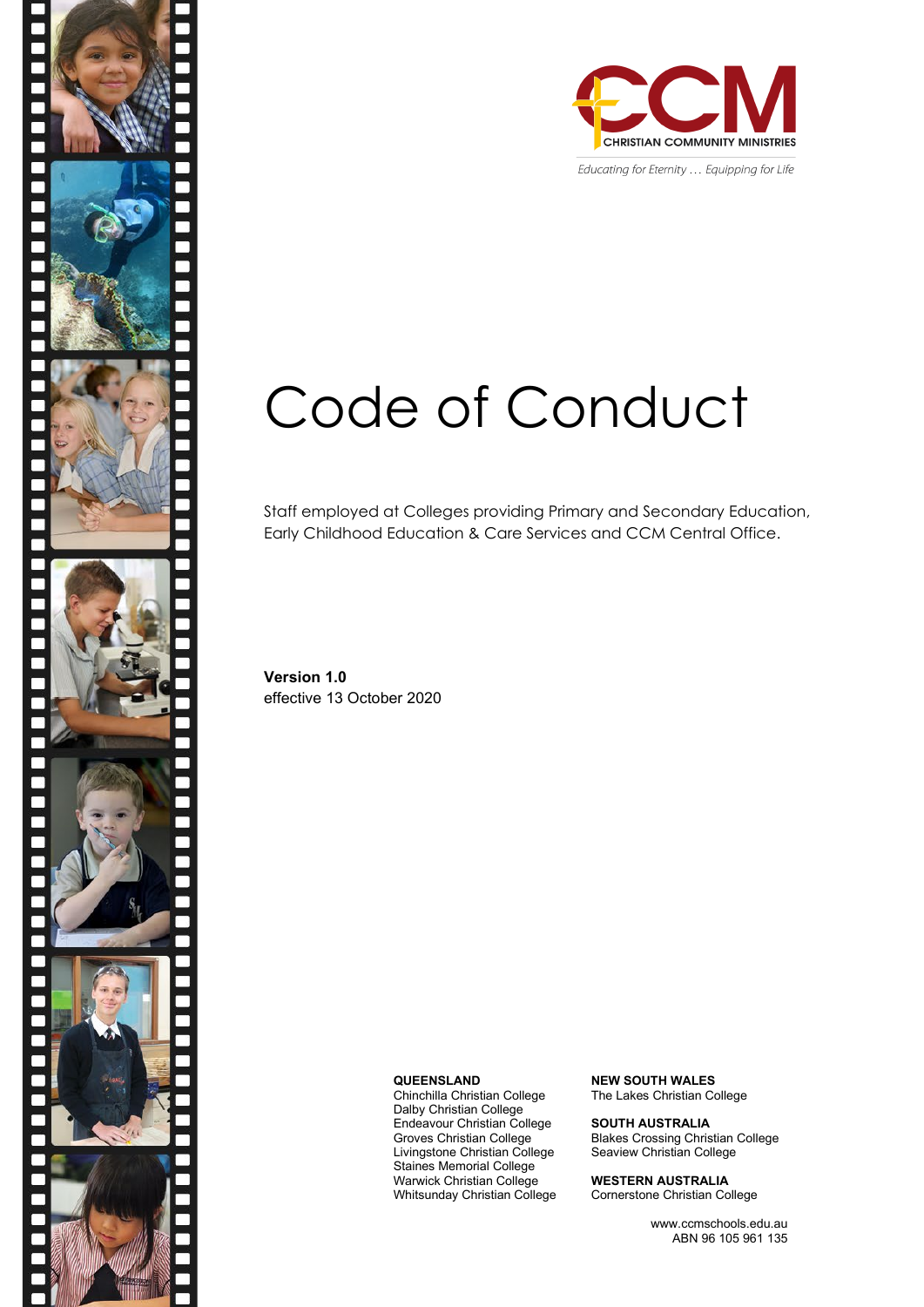#### **Contents**

Code of Conduct for staff employed at Christian Community Ministries Colleges, Early Childhood Education & Care Services and CCM Central Office.

| $1_{-}$ |  |
|---------|--|
| 2.      |  |
| 2.1     |  |
| 2.2     |  |
| 2.3     |  |
|         |  |
| 3.1     |  |
| 3.2     |  |
| 3.3     |  |
| 4.      |  |
| 4.1     |  |
| 4.2     |  |
| 4.3     |  |
| 4.4     |  |
| 4.5     |  |
| 4.6     |  |
| 5.      |  |
| 5.1     |  |
| 5.2     |  |
| 5.3     |  |
| 6.      |  |
| 6.1     |  |
| 6.2     |  |
| 6.3     |  |
| 6.4     |  |
| 6.5     |  |
| 6.6     |  |
| 7.      |  |
| 7.1     |  |
| 7.2     |  |
| 7.3     |  |
|         |  |
| 8.1     |  |
| 8.2     |  |
| 8.3     |  |
| 8.4     |  |
| 8.5     |  |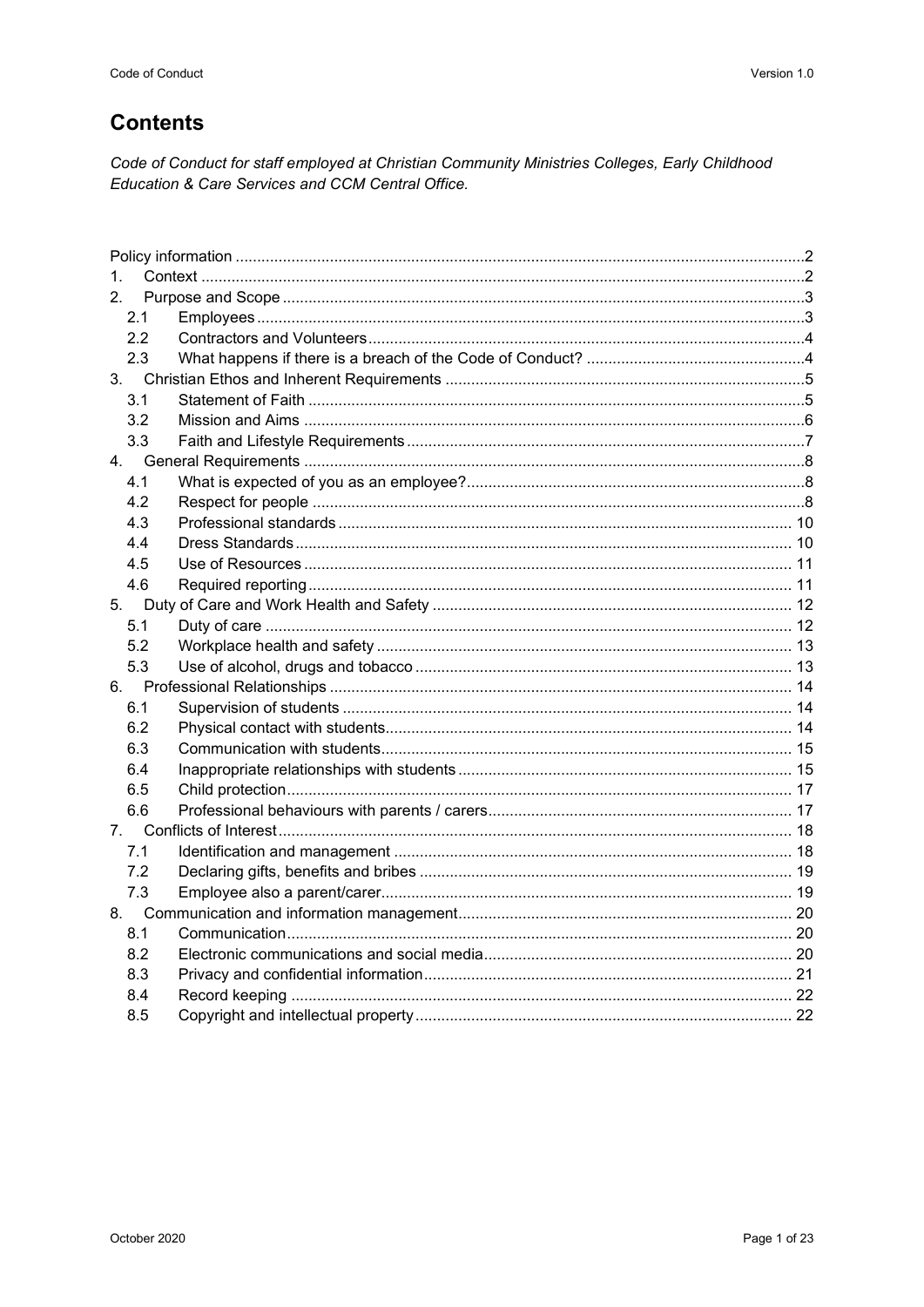# <span id="page-2-0"></span>**Policy information**

| <b>Publication detail</b> |                                                                                                                                                 |  |  |  |  |  |  |  |
|---------------------------|-------------------------------------------------------------------------------------------------------------------------------------------------|--|--|--|--|--|--|--|
| Policy domain             | <b>Staffing and Personnel Management</b>                                                                                                        |  |  |  |  |  |  |  |
| Classification            | Corporate Policy                                                                                                                                |  |  |  |  |  |  |  |
| Title                     | Code of Conduct                                                                                                                                 |  |  |  |  |  |  |  |
| Purpose                   | Outline standards of conduct and behaviour required of staff employed by<br><b>Christian Community Ministries.</b>                              |  |  |  |  |  |  |  |
|                           | Historically each CCM College has had a local Code of Conduct; this<br>document replaces all previously created or locally maintained versions. |  |  |  |  |  |  |  |
| Policy owner              | <b>Chief Executive Officer</b>                                                                                                                  |  |  |  |  |  |  |  |
| Responsible officer       | Compliance Manager                                                                                                                              |  |  |  |  |  |  |  |
| Enquiries                 | <b>CCM Central Office</b>                                                                                                                       |  |  |  |  |  |  |  |
|                           | PO Box 147 Kingston QLD 4114                                                                                                                    |  |  |  |  |  |  |  |
|                           | telephone: 07 3827 6571                                                                                                                         |  |  |  |  |  |  |  |
|                           | email: ccmoffice@ccmschools.edu.au                                                                                                              |  |  |  |  |  |  |  |
| Publishing location       | Internal - Policy & Procedure Portal                                                                                                            |  |  |  |  |  |  |  |

| <b>Revision record</b> |               |               |                |              |              |  |  |  |  |
|------------------------|---------------|---------------|----------------|--------------|--------------|--|--|--|--|
| Version                | Approval date | Authorised by | Effective date | Review cycle | Next review  |  |  |  |  |
| 1.0                    | 13/10/2020    | <b>CEO</b>    | 13/10/2020     | 4 vears      | October 2024 |  |  |  |  |

## <span id="page-2-1"></span>**1. Context**

Christian Community Ministries Limited (CCM) operates Colleges providing primary and secondary school education in Queensland, New South Wales, South Australia and Western Australia. CCM is an approved operator of Early Childhood Education and Care (ECEC) Centres in Queensland. Christian Community Ministries Registered Training Organisation (RTO #31056) is nationally registered to provide a range of vocational education and training courses. The ministries and operations of CCM are corporately supported by the CCM Central Office.

Use of the term **CCM** in this Code of Conduct means the Colleges (schools) and ECEC Centres operated by Christian Community Ministries Limited — which include:

- Blakes Crossing Christian College;
- Chinchilla Christian College and Chinchilla Christian College Kindergarten;
- Cornerstone Christian College (Busselton and Dunsborough);
- Dalby Christian College and Dalby Christian College Early Learning Centre;
- Endeavour Christian College;
- Groves Christian College and Groves Christian College Early Learning Centre,
- Kindergarten and Outside School Hours Care Service;
- Livingstone Christian College and Livingstone Christian College Early Learning Centre;
- Seaview Christian College:
- Staines Memorial College and Staines Memorial College Kindergarten;
- The Lakes Christian College;
- Warwick Christian College (including Southern Downs Flexible Learning Hub);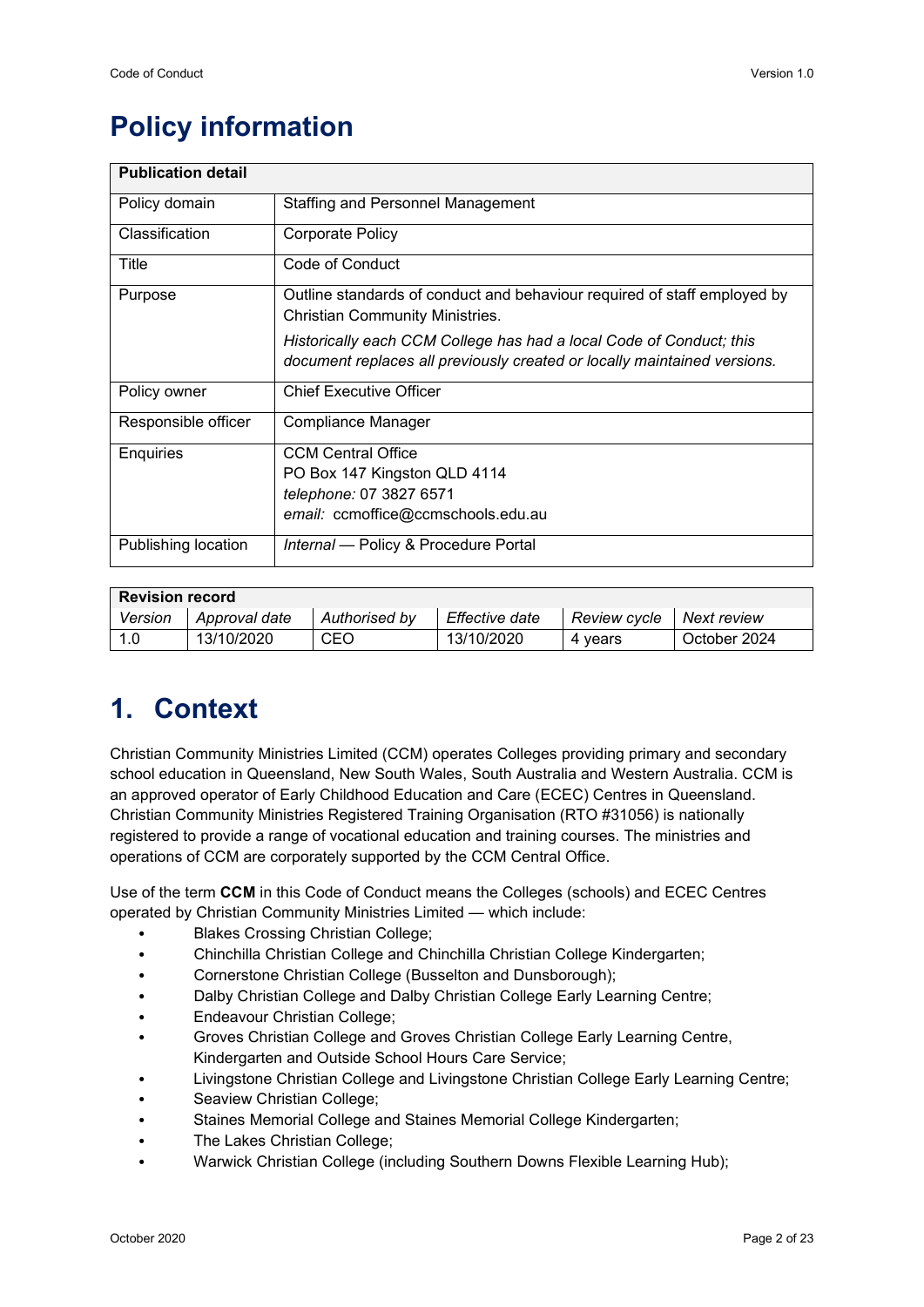- Whitsunday Christian College and Whitsunday Christian College Outside School Hours Care Service;
- Christian Community Ministries Registered Training Organisation (RTO# 31056); *and*
- CCM Central Office.

An **employee** is any person who is employed by CCM on an ongoing (permanent), temporary (fixed term), casual, full-time, part-time or term-time basis pursuant to a contract of employment.

A **student** is any person enrolled as such at a CCM College or ECEC Centre.

**Principal** means an employee appointed to the most senior local leadership position or role at a College. **Director** means an employee appointed to the 'nominated supervisor' role for an ECEC service.

## <span id="page-3-0"></span>**2. Purpose and Scope**

The purpose of this Code of Conduct (Code) is to outline the standards of conduct and behaviour which are required of all staff employed by CCM. The Code does not attempt to provide a detailed and exhaustive list of what an employee is to do in every aspect of their work. Rather, it sets out general expectations regarding standards of behaviour required. This will enable staff to understand the expectations of them, as well as their responsibilities and obligations in their role with CCM.

The standards of conduct required to be met under this Code exist alongside requirements set out in the applicable Enterprise Agreement or contract of employment (and related documents) as well as other CCM policies. The Code is not intended to be contractual in nature and does not impose any contractual obligations on CCM. Nothing in this Code should be taken to limit the circumstances in respect of which disciplinary action may be taken regarding an employee.

The Code places an obligation on all employees to take responsibility for their conduct and to work with colleagues cooperatively to achieve a consultative and collaborative workplace. It is also expected that the Code will be referenced by others at a CCM workplace (such as contractors, consultants or volunteers) to guide behaviour and conduct where it is appropriate to their situation and circumstances.

CCM may at any time vary this Code at its sole discretion. Changes to the Code will be advised by way of communication methods commonly in use at each CCM workplace.

## <span id="page-3-1"></span>**2.1 Employees**

The Code applies to all employees at all times during working hours and outside of working hours (in so far as the conduct outside of working hours has the potential to, or does, impact on or reflect on their employment or role within CCM, their colleagues, their employer or the wider CCM community).

The Code applies to all conduct including conduct involving any telecommunication device or social networking application.

The Code applies to all employees at any location where the employee is performing work for, or representing, CCM. This includes:

(a) whilst performing work outside normal working hours such as while supervising students on camps, excursions, sporting activities and extra-curricular activities;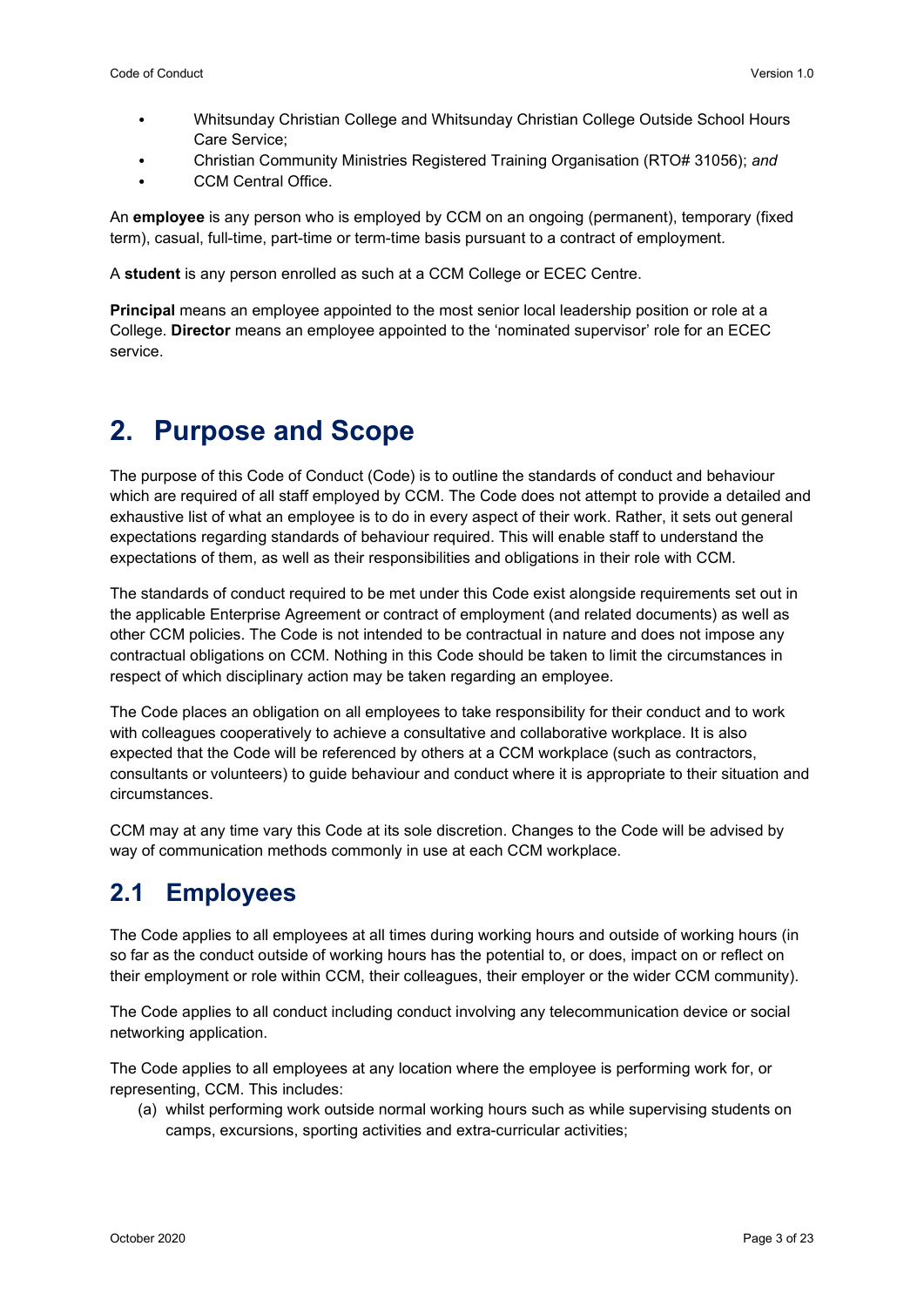- (b) in connection with work such as when communicating or interacting with students, employees, College communities or members of the public (including communications via media, social media, electronic communications and telephone); *and*
- (c) at activities away from the workplace which are supported or approved by CCM including excursions, training courses, social activities and other events.

By accepting employment with CCM you must be aware of and comply with this Code. Therefore, you must:

- (a) conduct yourself, both personally and professionally, in a manner that upholds the ethos and good reputation of CCM (including your College or Centre or workplace and associated community members);
- (b) comply with whole-of-CCM and local workplace policies and procedures;
- (c) act ethically and responsibly; *and*
- (d) be accountable for your actions and decisions.

## <span id="page-4-0"></span>**2.2 Contractors and Volunteers**

Contractors, consultants and volunteers working with CCM must be aware of this Code and conduct themselves in a manner consistent with the conduct described in it as applying to employees. Conduct that is not consistent with the conduct set out in this Code may result in the engagement of a contractor, consultant or volunteer being terminated.

If as a CCM employee you are engaging or managing external consultants, contractors or volunteers, it is your responsibility to make them aware of CCM's expectations of conduct during the period of their engagement. For additional information, refer to the Management of Contractors and Volunteer Agreement and Orientation/Induction documentation.

## <span id="page-4-1"></span>**2.3 What happens if there is a breach of the Code of Conduct?**

As an employee, you hold a position of trust and are accountable for your actions.

If you consider there may have been a breach of the Code you should prioritise the best interests of children (including students) and take action to ensure they are safe, then as soon as practicable after the relevant incident report the details to your supervisor or line manager (or the Principal or Director, as appropriate). You may also need to comply with policies and procedures regarding internal and external reporting.

You must report objectively observable behaviour which breaches or is suspected of breaching the Code via your supervisor or directly to your Principal or Director (or the CCM Chief Executive Officer, as appropriate). You might also have mandatory reporting obligations regarding such observed behaviour. Reports made in good faith will be managed confidentially in a manner that affords you with protection from victimisation or other adverse consequences.

The consequences of inappropriate behaviour and breaches of this Code will depend on the nature of the breach. Factors that may be considered when deciding what action to take may include:

- (a) the seriousness of the breach;
- (b) the likelihood of the breach occurring again;
- (c) whether the employee has committed the breach more than once;
- (d) the risk the breach poses to employees, students or any others; *and*
- (e) whether the breach would be serious enough to warrant formal disciplinary action.

Actions that may be taken by CCM in respect of a breach of the Code include management or remedial action, training or disciplinary action ranging from a warning to the termination of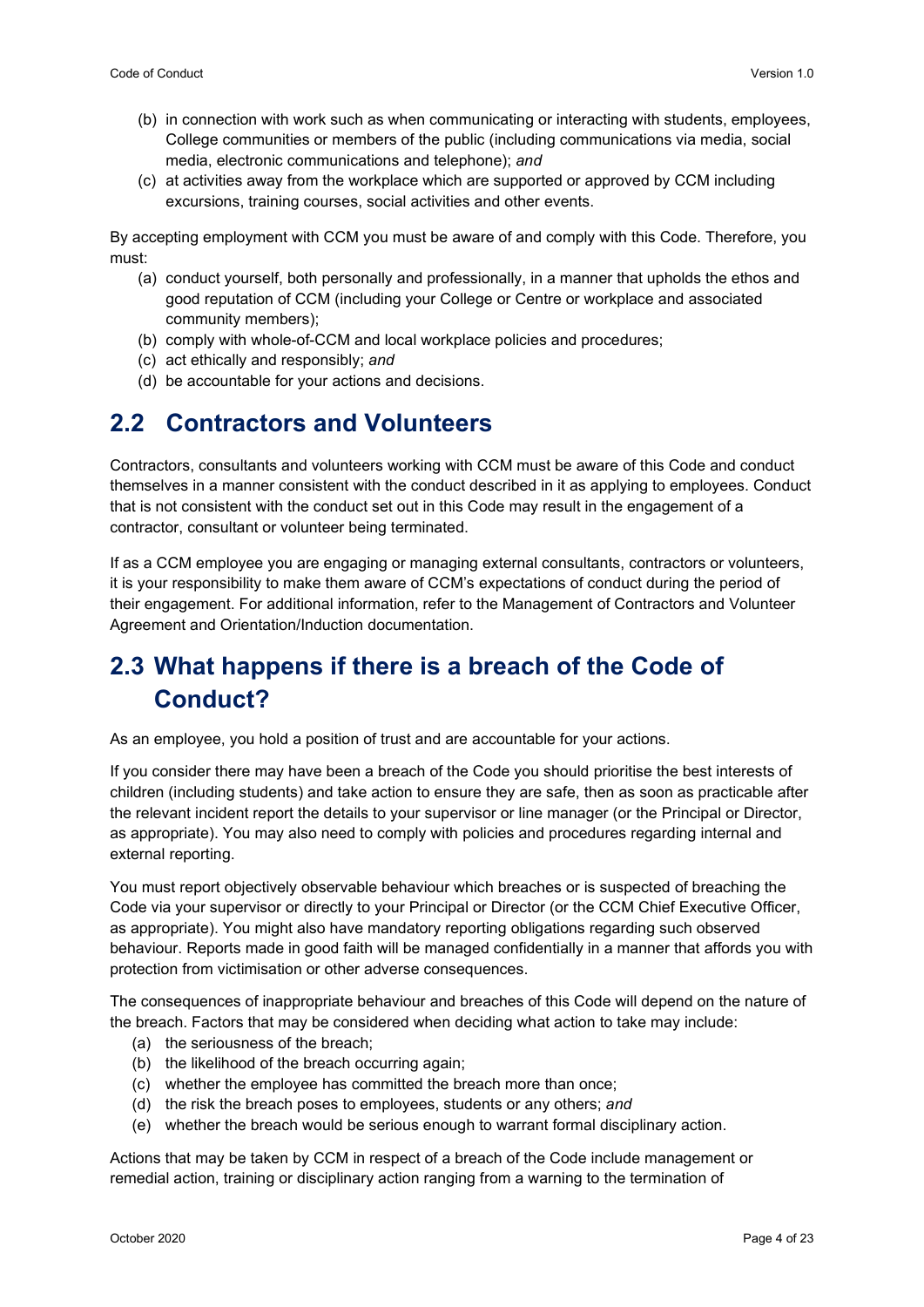employment. CCM reserves the right to determine in its entirety the response to any breach of this Code. A breach of the Code may constitute a 'reportable incident' or a 'critical incident' about which CCM is required to notify relevant authorities (for example: a non-government schools registration standards authority; teacher registration authority).

## <span id="page-5-0"></span>**3. Christian Ethos and Inherent Requirements**

CCM aims to promote the Christian faith and provide, in the context of the school education and early childhood services it operates, educational opportunities for students and families which model Christian living principles in an environment that also promotes evangelism, discipleship, training and unity in Christ.

CCM operates in accordance with Biblical Christian principles aligned to the teachings and practice of the Christian Community Churches of Australia (a church with a traditional, conservative, evangelical interpretation of the Bible). These principles, teachings and practices are summarised in the Statement of Faith. Beliefs, doctrines or practices contrary to the Statement of Faith will not be allowed within CCM.

All staff are expected to have a personal relationship with Jesus Christ and be actively involved in their local Christian church. This relationship and involvement will be evident by the manner in which they conduct themselves and the 'fruit' in their lives (Matthew 7:15-20). To this end, all staff are urged to "live worthily of the calling with which you are called …" (Ephesians 4:1) in order that Jesus Christ is glorified and that we are living examples of Christ to each other, the students in our care and the wider community.

## <span id="page-5-1"></span>**3.1 Statement of Faith**

We believe the Bible as originally given by God is divinely inspired, infallible, and entirely trustworthy, and is the supreme authority in all matters of faith and conduct, from which we can know that:

- 1. **God**: There is one true eternal creator God Father, Son and Holy Spirit.
- 2. **Creation**: God created all things, making man and woman in His own image and for relationship with Him.
- 3. **Sin**: Sin entered into the world through human disobedience following the rebellion of Satan against God.
- 4. **Christ**: The Son, Christ Jesus, was born of a virgin and lived as a sinless man. Out of the abundance of God's love the Father gave His only Son, Jesus Christ, to die to save all people from sin. Christ rose from the grave defeating the power of sin.
- 5. **Salvation**: The death and resurrection of Christ brings salvation by grace through faith to those who repent, seek forgiveness, and believe in Him.
- 6. **Spirit**: The Holy Spirit, following Jesus' return to His Father in heaven, lives within those who have salvation as a comforter and guide; guaranteeing their eternal hope.
- 7. **Life**: Those who trust in Jesus as their Lord and Saviour are called to live a transformed life and as such we have the responsibility to:
	- a. Encourage other Christians through meeting together for worship and fellowship
	- b. Uphold moral directives and ethical values contained in the Bible as expressed within the context of their personal life, their marriage life (the covenantal relationship of one man and one woman), and their relationships with others
	- c. Share the good news to all the world
	- d. Be active in expressing God's love through social justice.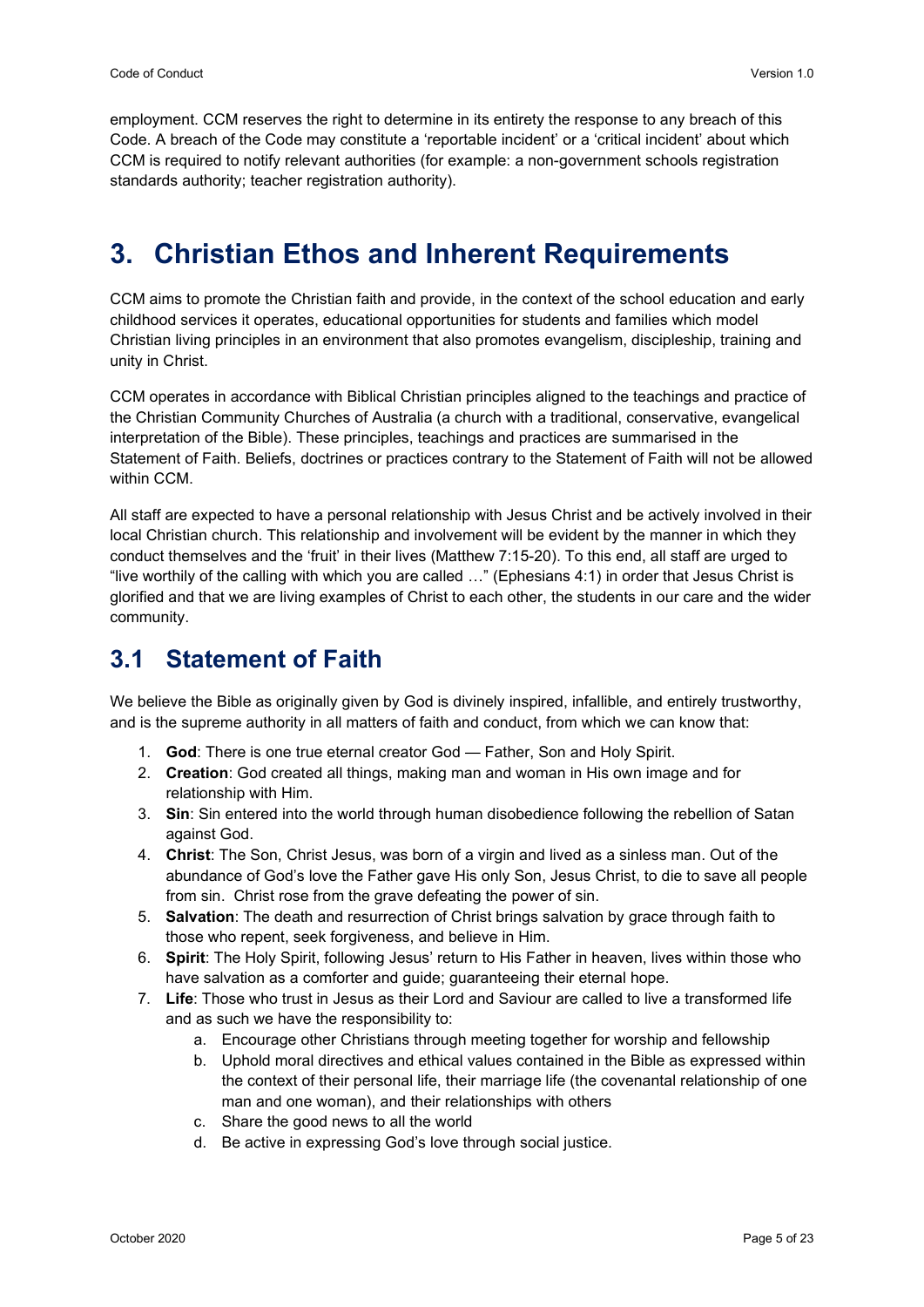- 8. **Eternity**: Jesus is the only way to a relationship with God. Those who have received salvation have eternal life as joint heirs with Christ. Those who do not believe in Christ are separated from God for eternity.
- 9. **Return and New Creation**: Christ will return as Lord to the earth and everyone will see him. There will be a new heaven and a new earth.
- 10. **Marriage**: Marriage has been divinely established by God and affirmed by Jesus as the voluntary, lifelong union of one man and one woman to the exclusion of all others. Marriage is a symbolic representation of the nature of God's love for us and for His church, anticipating His union with the believers in eternity.

*Genesis 1:27; Genesis 2:18-25; Matthew 19:4-6; Ephesians 5:22-33; Revelation 19: 6-9.*

11. **Sexuality**: Marriage is the only context in which human sexuality is to be expressed and in which sexual intimacy is to be experienced. The Bible teaches that sexual behaviour is to be limited to monogamous, heterosexual, married couples and that believers are to abstain from sexual immorality.

*Genesis 1:26-28; Genesis 2:18-25; Exodus 20:14; Leviticus 18:22; Matthew 5:27-28; Matthew 15:18-20; Acts 15:20; Romans 1:20-32; 1 Corinthians 6:9-20; 1 Corinthians 7:2; 1 Timothy 1:10; Hebrews 13:4.*

12. **Gender Identity**: The two distinct, complementary genders (sexes) of male and female together reflect the image and nature of God (Genesis 1:26-27). The Bible ties gender identity to biological sex (Genesis 1:27; Genesis 2:22-24) and does not make a distinction between the two. God's intended best for humankind is that we live our lives in accordance with our biological sex. According to Scripture, our gender identity is to align with our biological sex, as designed by God. The determination of biological sex commences in the womb and is recognised at birth (Genesis 1:27; Genesis 5:1-2; Psalm 139:13-14; Mark 10:6). We therefore acknowledge the biological sex of a person as recognised at birth and require practices consistent with that sex.

*Genesis 1:26-27; Genesis 2:22-24; Genesis 3:21; Genesis 5:1-2; Psalm 139:1-5 and 13-16; Matthew 19:4-5; Mark 10:6-7.*

13. **Christian Character and the Appearance of Sin**: Acknowledgement of our sin and acceptance of the loving grace of God will lead to purity and holiness as the Holy Spirit's work enables the believer to demonstrate the character of the perfect man, Jesus Christ. The Bible exhorts us to pursue godliness and to model Biblical standards of behaviour to our peers and the wider society in both word and deed. It also calls Christian believers to abstain from all appearance of evil and to be active members of a local Church and meet together regularly as a body so that we may encourage one another.

*Leviticus 20:22-26; Deuteronomy 6:25; Psalm 133:1; Matthew 5:16; Acts 2:46; 1 Corinthians 14:26; Philippians 2:12-16; 2 Thessalonians 5:22; Titus 2:10-14; Hebrews 10:25; 1 Peter 1:13- 16; 2 Peter 3:11-14; 1 John 1:5-10.*

The Statement of Faith is also published on the CCM website [\(www.ccmschools.edu.au\)](http://www.ccmschools.edu.au/).

#### <span id="page-6-0"></span>**3.2 Mission and Aims**

The common aim of CCM schools and early learning centres is to provide Christ-centred schooling and early education in an atmosphere of love, respect, peace and discipline which will encourage students to achieve their full potential for God.

The ethos, aims and objectives of CCM are based on acceptance of the Lordship of Jesus Christ and acceptance of the Bible as the revealed word of God.

Staff of schools and early learning centres encourage the development of the "whole child". We recognise that each child (student) is an individual and therefore needs to be treated as such. We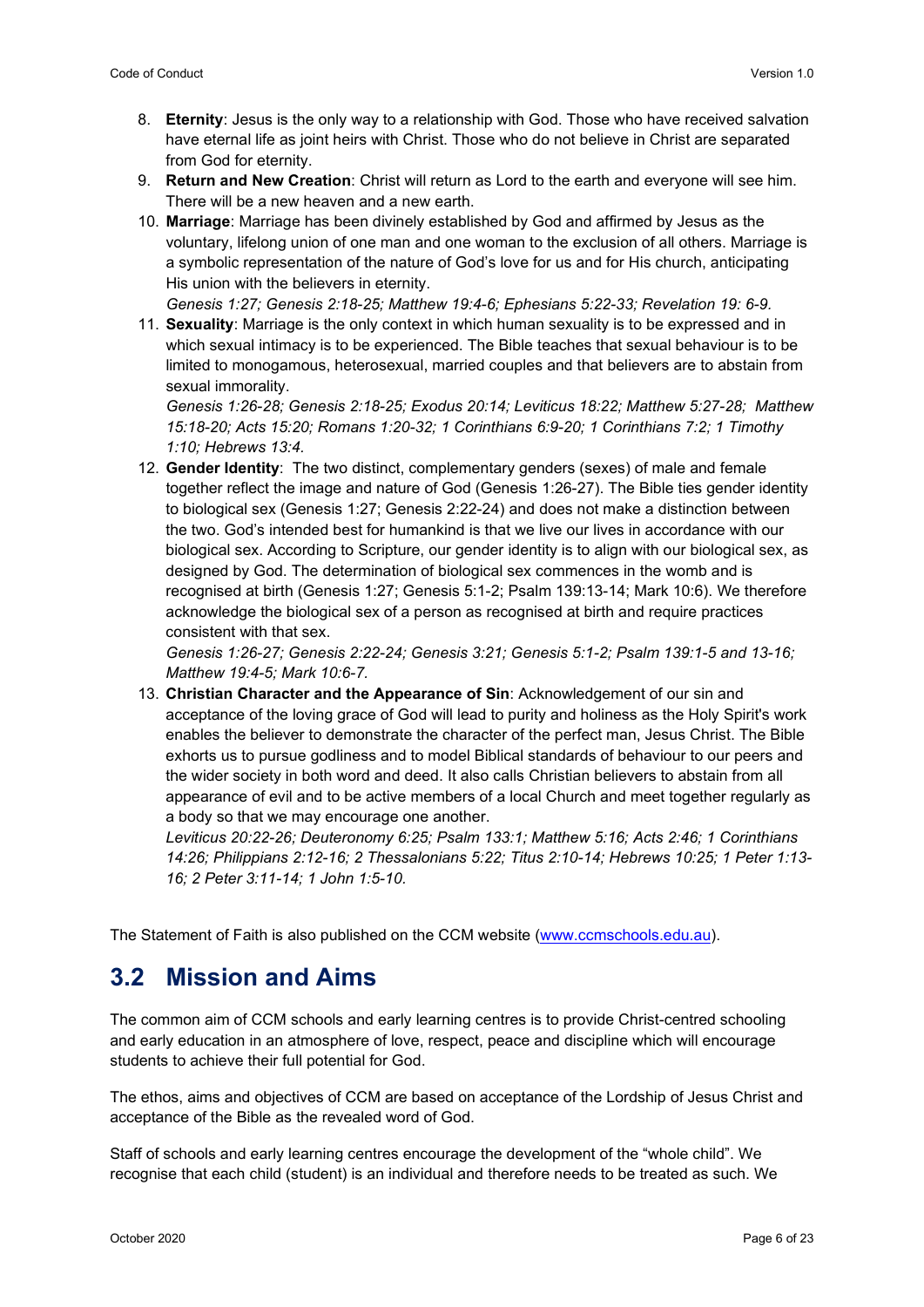believe that each child is born with different God-given talents that need to be nurtured by providing opportunities for growth spiritually, physically, socially, emotionally and intellectually. By observing, planning and evaluating, we seek to provide for the child's needs while allowing the child's individual, spontaneous and creative interest to be explored. Staff agree not to teach anything contrary to the doctrines and statement of faith of CCM.

A detailed explanation of CCM objectives, purpose, distinctives, foundations and aims is provided in the *Statement of Philosophy and Aims.*

## <span id="page-7-0"></span>**3.3 Faith and Lifestyle Requirements**

The CCM Schools Enterprise Agreement (in Section 2.3) outlines faith and lifestyle requirements applicable for CCM employees. Similar provisions apply for staff members employed on individual employment agreements.

CCM bases its teachings and beliefs on the Bible, both Old and New Testaments, which it regards as the inspired and inerrant Word of God. These teachings are expounded in many of the public and internal documents of the schools (and early learning centres) and are available to employees as part of their appointment process. These documents inform our understanding of the lifestyle values which employees who work in the schools and early learning centres are required (subject to the provisions of relevant anti-discrimination legislation in the jurisdiction in which the employee is appointed) to respect and maintain at all times, and should be understood as source documents, defining our doctrines, tenets, beliefs or teachings. It is agreed that every employee at the schools and early learning centres, through their calling to serve, plays a significant role in the day to day functions of the school or centre, and in the ministry of the Christian church and the gospel.

It is expected that all employees will:

- (a) behave at all times with honesty and propriety because such behaviour is morally and legally right, and because CCM's business success depends on its reputation of integrity and on the trust and confidence of everyone with whom they deal;
- (b) by their teaching and personal example, strive to help students understand, accept and appreciate Christian teachings and values;
- (c) avoid, whether by word, action or lifestyle, any influence upon students that is contrary to the teaching and values of CCM in whose name they act;
- (d) accept the educational philosophy of CCM; *and*
- (e) be committed to maintaining a harmonious working relationship.

Subject to the provisions of relevant anti-discrimination legislation in the jurisdiction in which the employee is appointed, it is a genuine occupational requirement of employment at CCM schools and early learning centres that employees do not act in a way that they know, or ought reasonably to know, is contrary to the religious beliefs of CCM. Such beliefs include that the expression of human sexuality was purposed to be through heterosexual, monogamous relationships, expressed intimately through marriage.

CCM employees are expected to regularly and frequently attend a Christian church and will be required to regularly and frequently participate in relevant staff devotions and staff worship services.

It is a condition of employment that a persistent or serious breach of the above expectations may lead to termination of an employee's employment with CCM.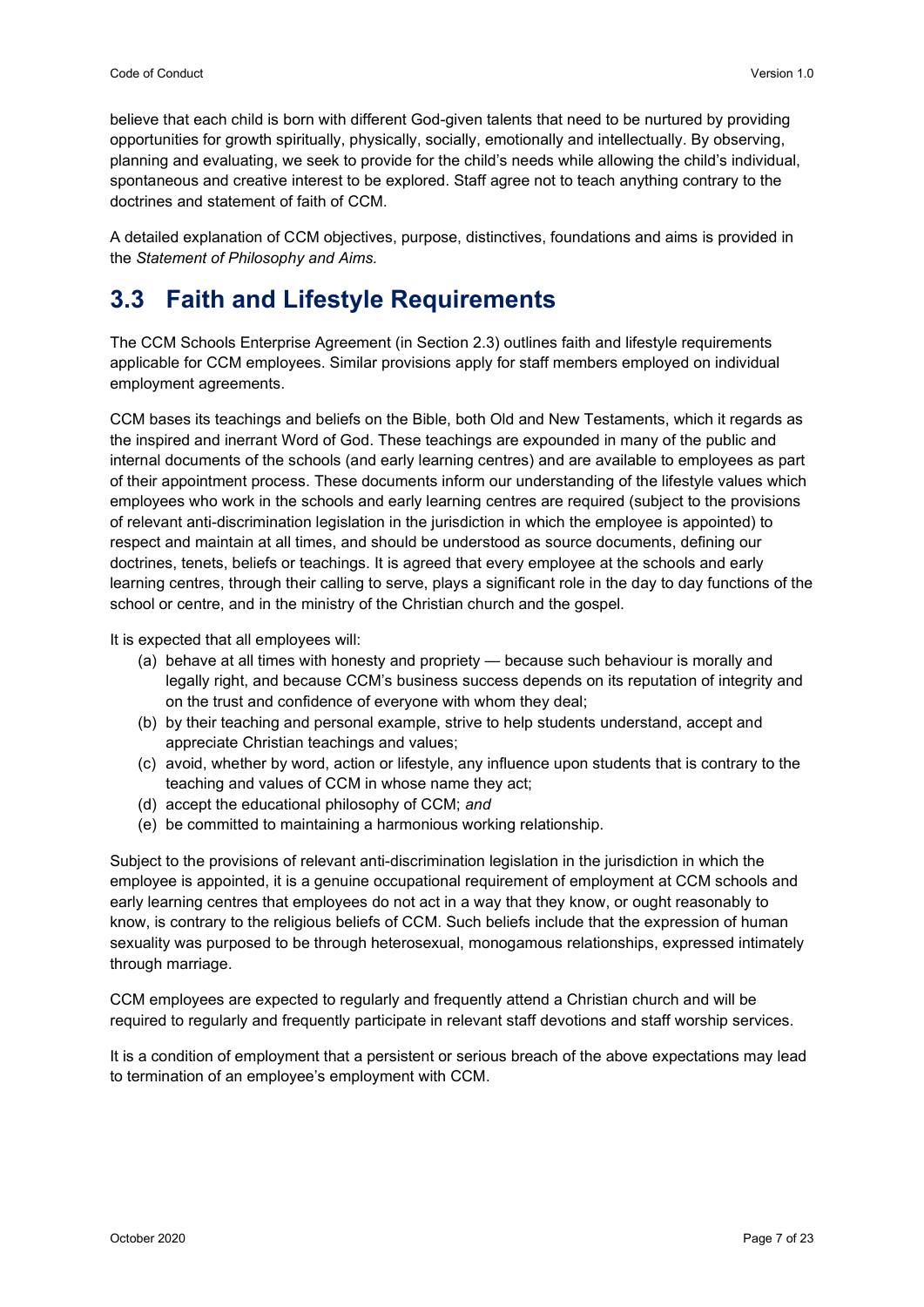## <span id="page-8-0"></span>**4. General Requirements**

## <span id="page-8-1"></span>**4.1 What is expected of you as an employee?**

As an employee you are required to comply with CCM policies and procedures, including those that apply to your local workplace and work role, noting that they may be revised, reviewed or amended from time to time. Many of these are available online via CCM and local intranet or other electronic storage systems; others may be made available to you through induction and training programs.

You must complete all training, and attend relevant briefings or meetings as required, in relation to policies and procedures. If you are uncertain about the scope or content of a policy with which you must comply — or are unsure about the appropriate action to take in a particular situation — you should seek clarification from your supervisor or line manager, Principal or Director (as appropriate).

You should also be familiar with the legislation and industrial agreement under which you are employed as this may specify requirements with which you need to comply.

You are expected to give attention to the importance of relationships. Healthy relationships based on God's principles, contribute significantly to unity, harmony, the smooth running of the College community, and the effectiveness of its educational ministry. The most important commandment is to love God with all our heart, mind and soul, and then to love others as we love ourselves. Hence, we require you to reflect upon the evidence of your behaviours towards God, fellow workers, students, their families and the wider community.

In summary, as an employee of CCM you are expected to:

- (a) conduct yourself, both personally and professionally, in a manner that upholds the Christian ethos and worldview of CCM and the reputation of your local College or Centre or workplace;
- (b) be truthful and accurate in representing your qualifications, competencies, skills and experience;
- (c) perform your duties to the best of your ability and be accountable for your performance;
- (d) follow reasonable instructions given by your supervisor or their delegate;
- (e) comply with lawful directions;
- (f) carry out your duties in a professional, competent and conscientious manner, while seeking suitable opportunities to improve your knowledge and skills (including through participation in relevant professional development);
- (g) act honestly and in good faith fulfilling your duties;
- (h) be courteous and responsive in dealing with your colleagues, students, parents and members of the community;
- (i) work collaboratively with your colleagues;
- (j) dress and present yourself in a professional manner that is appropriate for your role; *and*
- (k) utilise established grievance processes to work through issues of conflict or dispute.

You are expected to ensure that your conduct, whether during or outside working hours, is consistent with the ethos and policies of CCM (including your College or Centre or workplace) and does not damage the good reputation of CCM or the College or Centre or any College or Centre community member. Special care needs to be taken to ensure the use of professional or personal social media and other communication methods does not breach the Code of Conduct.

#### <span id="page-8-2"></span>**4.2 Respect for people**

CCM employees are expected to treat each other with respect and courtesy. Our daily interaction with others reflects on our personal and organisational reputation. Therefore, all employees are expected to be approachable, courteous and prompt in dealing with other people, including students, parents, other employees and members of the community.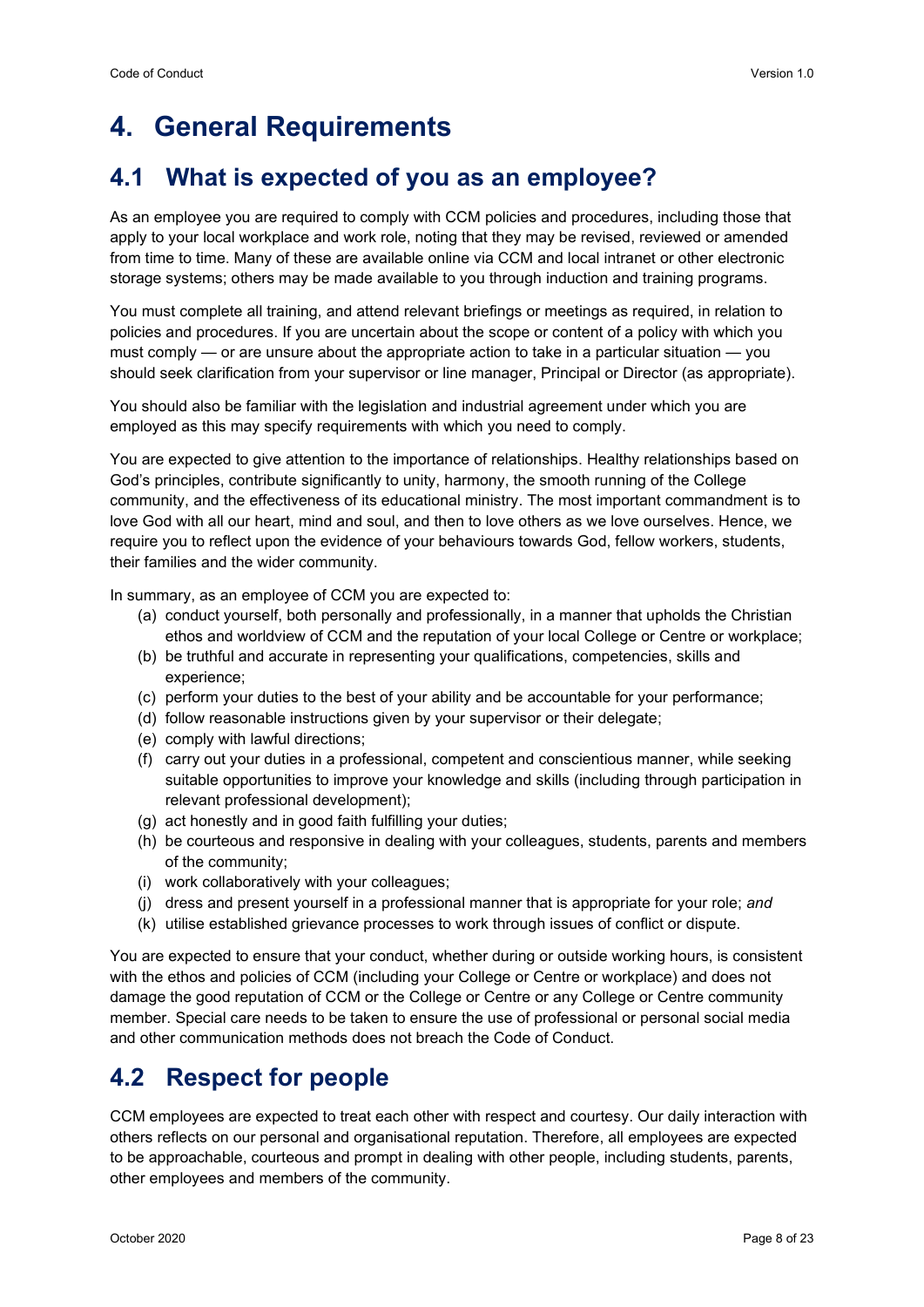Employees who work with students have a special responsibility in presenting themselves as appropriate role models for those students. Modelling effective leadership and respect in your interactions with students can have a profoundly positive influence on a student's personal and social development.

Similarly, it is important for each staff member to treat their colleagues, other employees, contractors, students and parents with respect. Rude or insulting behaviour, including verbal and non-verbal aggression, abusive, threatening, intimidating or derogatory language and physical abuse or intimidation towards other employees, contractors, students and parents is unacceptable. You must not use information and communication technologies (such as email, mobile phones, text or instant messaging, blogs, social media sites and other websites) to engage in this type of behaviour.

We are responsible for our own actions, including respecting self, others and the ministry within a fallen world where all have sinned and fall short of the glory of God. Yet, we know that God gave us a spirit not of fear but of power and love and self-control. It is expected that employees will strive to build self, others and the ministry up by gracious words and actions. In whatever we do, in word or deed, do everything in the name of the Lord Jesus.

In doing so we need to be:

- Submissive to leaders and authorities.
- Obedient, ready for every good work, speaking evil of no one, gentle, and work hard to show perfect courtesy toward all people.
- Not meddling in a conflict / quarrel not of our own.
- Resisting the temptations to grumble, quarrel, judge or become jealous of others.
- Resisting the temptations to spread strife, slander, gossip, malice, stir up division or sow discord.
- Careful not to continually burden others with personal or family issues. That is, not to share this type of issue with colleagues other than those with whom you have an appropriate relationship. Even then, with colleagues who are close, this type of conversation cannot saturate the relationship. All staff members are encouraged to speak with their supervisor to identify current personal issues that impact their overall well-being.

You must not discriminate against, or harass for any unlawful reason, or bully for any reason any employee, contractor, student or parent. Unlawful harassment or discrimination may constitute an offence under State or Commonwealth discrimination legislation. Bullying may be a breach of your obligations under work health and safety legislation or your duty of care at common law.

You should ensure that you are aware of CCM's policies and procedures regarding discrimination, harassment and bullying. If you believe you are being unlawfully harassed or discriminated against or bullied:

- (a) where you feel comfortable ask the person to stop, or make it clear that you find the behaviour offensive or unwelcome (it may be useful to speak with your supervisor in the first instance to seek guidance on how to do this); and/or
- (b) raise the issue as a grievance, in accordance with established grievance processes, as soon as possible after the incident(s) have occurred.

CCM takes reports of unlawful discrimination and harassment or bullying seriously and will take action it considers appropriate if such conduct is found to have occurred (including disciplining or dismissing offenders). Many incidents can be addressed effectively if reported early.

If you lie about or exaggerate a complaint, the College will view this as a very serious matter, and you may be disciplined or dismissed.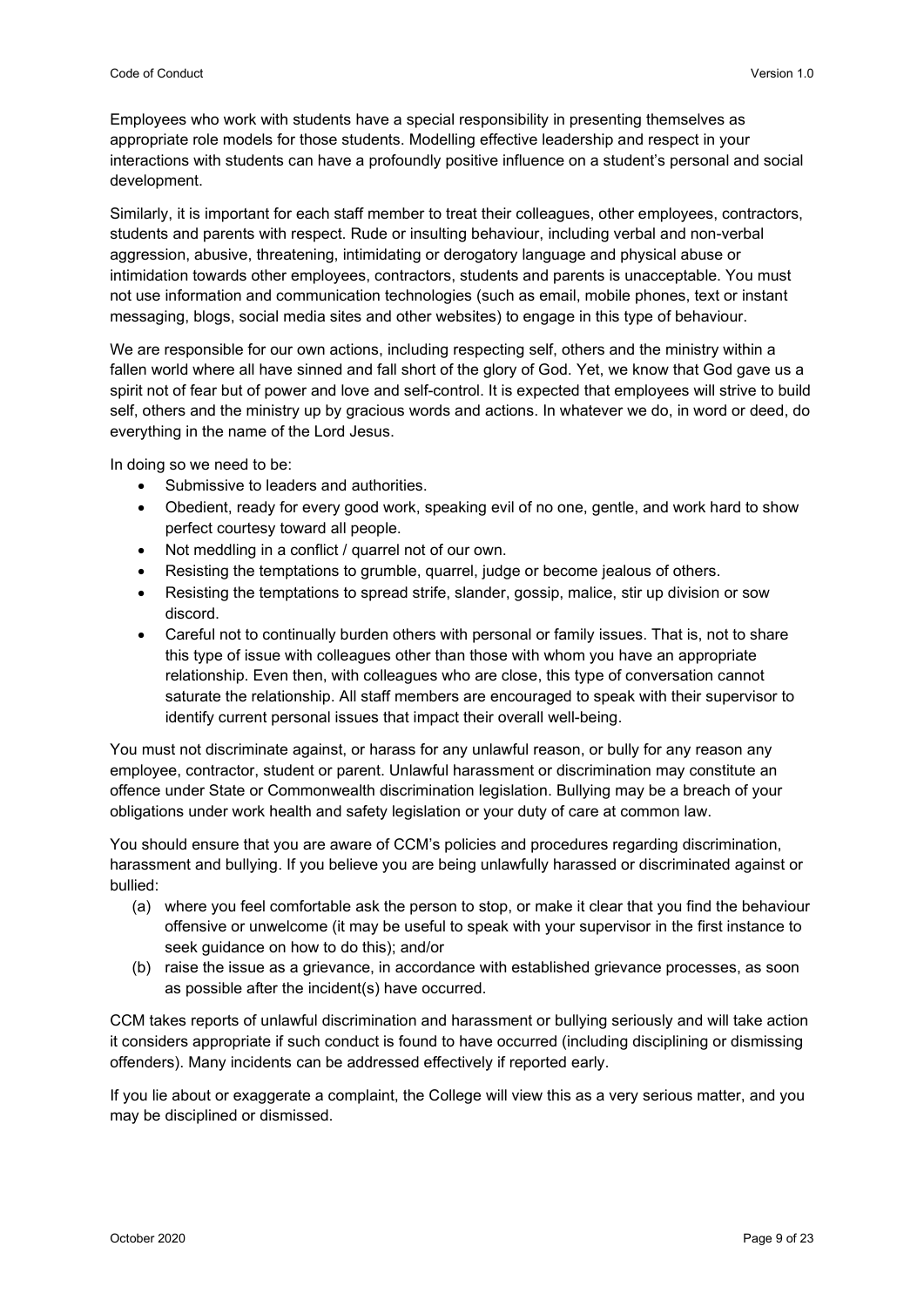## <span id="page-10-0"></span>**4.3 Professional standards**

Various employment roles require registration or accreditation from government authorities or professional organisations. As an employee you must obtain and maintain at your cost all relevant registration and accreditation applicable to your position with CCM as well as complete all appropriate professional development. You are also expected to comply with professional standards of such authorities and organisations.

Teaching staff, in particular, need to understand the Australian Professional Standards for Teachers [\(www.aitsl.edu.au/teach/standards\)](http://www.aitsl.edu.au/teach/standards) and be familiar with professional conduct guidance from the teacher registration authority in their State:

- Queensland College of Teachers [\(www.qct.edu.au\)](http://www.qct.edu.au/)
	- o [Professional Boundaries: A Guideline for Queensland Teachers](http://qct.edu.au/pdf/Professional%20Boundaries%20-%20A%20Guideline%20for%20Queensland%20Teachers.pdf)
- NSW Education Standards Authority [\(www.educationstandards.nsw.edu.au\)](http://www.educationstandards.nsw.edu.au/) o [Guide to Accreditation](https://educationstandards.nsw.edu.au/wps/portal/nesa/teacher-accreditation/how-accreditation-works/!ut/p/z1/04_Sj9CPykssy0xPLMnMz0vMAfIjo8zijRwNzQw9TAy9LYxcDQ0cjb09fAyDfYyMHc30w1EV-LtbABWE-BuaGXmZG_mHmupHEaPfAAdwNCBOPx4FUfiND9ePQrXCwBzsAxMTb1M3A0N3c1N0BVi8SMiSgtzQ0AiDTE8AplATXw!!/dz/d5/L2dBISEvZ0FBIS9nQSEh/)
- Teachers Registration Board of South Australia [\(www.trb.sa.edu.au\)](http://www.trb.sa.edu.au/)
	- o [Professional Responsibilities](https://www.trb.sa.edu.au/)
- Teacher Registration Board of Western Australia [\(www.trb.wa.gov.au\)](http://www.trb.wa.gov.au/)
	- o [Professional Conduct](https://www.trb.wa.gov.au/)

General staff should clarify with their supervisor regarding application of industry or professional standards to their employment role. This would include:

- o Passenger transport driver authorisation requirements and standards for bus drivers.
- $\circ$  Codes of ethics and practice relevant for counsellors, chaplains or student welfare workers.
- o Australian Skills Quality Authority requirements for VET trainers and assessors.

## <span id="page-10-1"></span>**4.4 Dress Standards**

The CCM Schools Enterprise Agreement includes (in Section 3.7) principles indicative of appropriate dress standards for employees. Similar provisions apply for staff members employed on individual employment agreements. Staff (teachers in particular) are significant role models for students, so your dress and grooming should take this into account. Similarly, your own appearance should reinforce the standards of dress and grooming for students. Neatness and modesty in appearance reflects the image of your College or Service in the local community.

You are expected to dress and present yourself in a professional and appropriate manner which reflects positively on CCM. This includes presenting yourself in a way that is:

- neat, modest and tidy;
- appropriate for an employee in a Christian workplace;
- appropriate for an employee in child-related employment;
- appropriate for your role and responsibilities;
- appropriate in the context of workplace health and safety obligations, particularly in relation to footwear and other personal protective equipment;
- inoffensive to colleagues, students and the community and which does not constitute any form of harassment, discrimination or bullying; *and*
- not casual attire (such as thongs, singlets, t-shirts, leggings or hoodies), unless it forms part of the school sports attire specifically required for the activity of that day.

You are expected to follow the local dress code which provides clarification about dress and grooming requirements for the College or Centre where your position is based. This may include requirements for staff uniforms and visibility of body piercings or tattoos. Clarification about dress and grooming requirements should be obtained from your supervisor or alternatively the Principal or Director.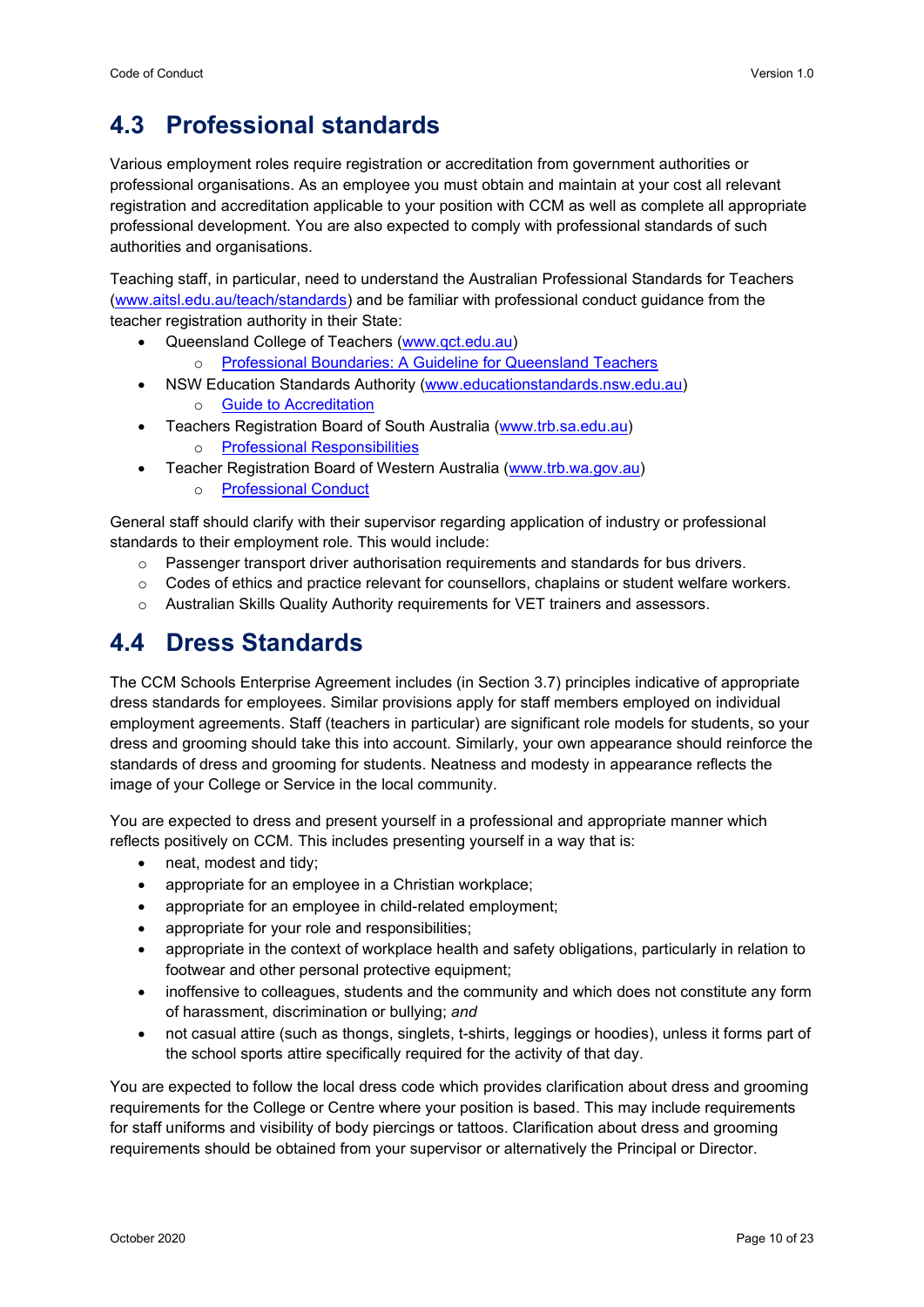## <span id="page-11-0"></span>**4.5 Use of Resources**

You must use all CCM resources, information and equipment responsibly and with due care, for legitimate, work related purposes and in accordance with the law and CCM's policies, processes, procedures and regulations. Waste and extravagance must be avoided. The purchase and disposal of CCM resources and equipment must be done in accordance with CCM's policies and procedures.

All CCM property and resources must be returned to the relevant College or Centre before you cease employment with CCM.

You must use CCM ICT resources in accordance with whole-of-CCM and College-specific policies, processes, procedures and regulations, including acceptable use policy. CCM may carry out monitoring and surveillance on CCM's ICT resources (for example, an employee's CCM-provided email account) to monitor usage of these resources. This monitoring and surveillance includes investigating alleged: breaches of the law, non-compliance with this Code, non-compliance with CCM policies and procedures or misconduct.

#### <span id="page-11-1"></span>**4.6 Required reporting**

Employees are required to report certain information to the College, including fulfilling reporting obligations under Child Protection law.

You are required to inform the Principal or Director (as appropriate) if you are charged with or convicted of an offence. You must also inform your Principal or Director if you become the subject of an Apprehended Violence Order or have a change in criminal history that may impact on your ability to perform your employment role. Changes to police information (including being charged with or convicted of an offence) may also mean you are required to personally notify professional registration authorities or a working with children check agency.

If, through your employment with CCM, you become aware of a serious crime committed by another person, you are required to report it to your Principal or Director, who may be required to inform the police.

As a CCM employee you must report, in accordance with the Child Protection Policy and local procedures and protocols at your workplace:

- (a) Any concerns that you may have about safety, welfare and wellbeing of a student, child or other young person.
- (b) Any concerns you may have about the inappropriate actions of any other employee, contractor or volunteer that involves students, children or young people.
- (c) Any concerns you may have about any other employee, contractor or volunteer engaging in 'reportable conduct' or any allegation of 'reportable conduct' that has been made to you.
- (d) If you become aware that an employee, contractor or volunteer has been charged with or convicted of an offence (including a finding of guilt without the court proceeding to a conviction) involving 'reportable conduct'.
- (e) If you become the subject of allegations of 'reportable conduct' whether or not, they relate to your employment in the College.

Teachers, ECEC educators and some other employees have mandatory reporting obligations where they have reasonable grounds to suspect a student/child regardless of their age is at risk of significant harm and have current concerns about the safety, welfare and wellbeing of the child. CCM expects all employees to fulfil obligations imposed by Child Protection law as well as requirements described in the CCM Child Protection Policy.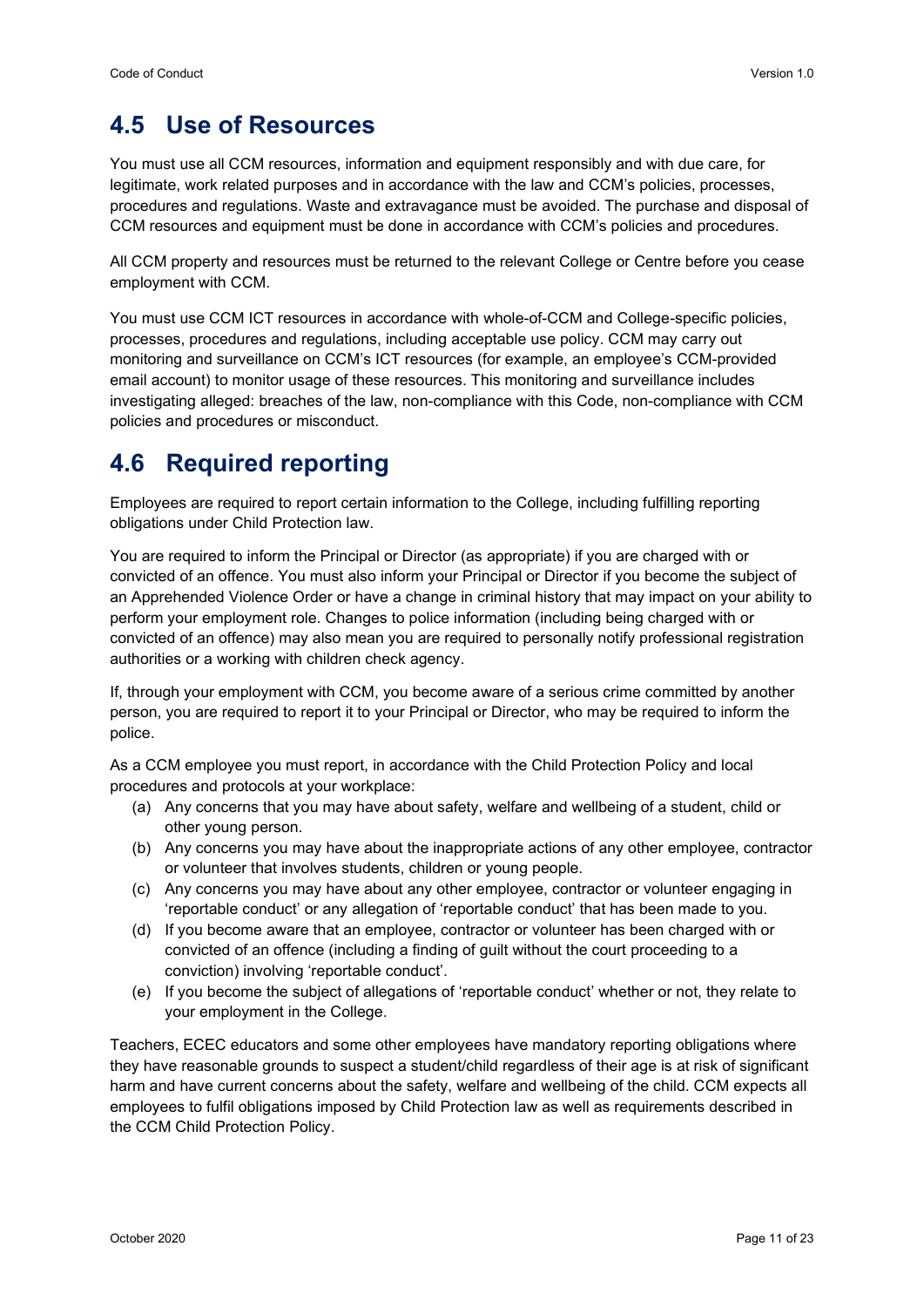## <span id="page-12-0"></span>**5. Duty of Care and Work Health and Safety**

As a CCM employee, you have a duty of care for students in your charge to take all reasonable steps to protect students from risks of harm that can be reasonably predicted. The duty encompasses a wide range of matters, including (but not limited to):

- a) the provision of adequate supervision;
- b) ensuring grounds, premises and equipment are safe for students' use;
- c) implementing strategies to prevent bullying from occurring in school; *and*
- d) providing medical assistance (if qualified to do so) or seeking assistance from a medically trained person to aid a student who is injured or becomes sick at school.

Work Health and Safety is of fundamental importance to CCM. All employees have personal responsibilities under provisions of workplace health and safety legislation. Maintaining a safe work environment requires everyone's continuous cooperation and deliberate action. This includes restrictions regarding alcohol, drugs and tobacco arising from legislative provisions or CCM organisational requirements*.*

#### <span id="page-12-1"></span>**5.1 Duty of care**

As a CCM employee, you have a duty of care to students in our charge. That duty is to take all reasonable steps to protect students from risk of harm that can be reasonably predicted. For example, preventative measures should be taken against risks from known hazards and from foreseeable risk situations. The standard of care that is required, for example the degree of supervision, needs to be commensurate with the students' maturity and ability.

Duty of care to students applies during all activities and functions conducted or arranged by the College. The risks associated with any activity need to be assessed and managed before the activity is undertaken.

You should ensure that you are aware of CCM and local College or Centre or workplace policies, procedures and protocols regarding duty of care, student supervision, organisation of excursions, transport of students and similar or related topics.

You should take all reasonable steps to ensure that no student is exposed to any unnecessary risk of injury.

You should be familiar with and comply with the evacuation procedures at your workplace.

Students under your direct supervision should not be left unsupervised either within or outside of class. You need to be punctual to classes and allocated supervision.

You should remain with students at after school activities until all students have been collected. If a student is not collected, you should remain with the student until collected or seek advice from your supervisor.

Playground supervision is an integral part of the responsibility of staff. It must take precedence over other activities. It is unacceptable to be late. You should actively supervise your designated area, being vigilant and constantly moving around.

You should be alert to bullying or any other form of discriminatory behaviour, and report incidents to the appropriate staff member. Additional detail about student bullying is set out in the local College or Centre policy and procedures.

Ill or injured students should be attended to by the supervising staff member. Should additional assistance be required you should contact the First Aid officer at the relevant College or Centre or workplace.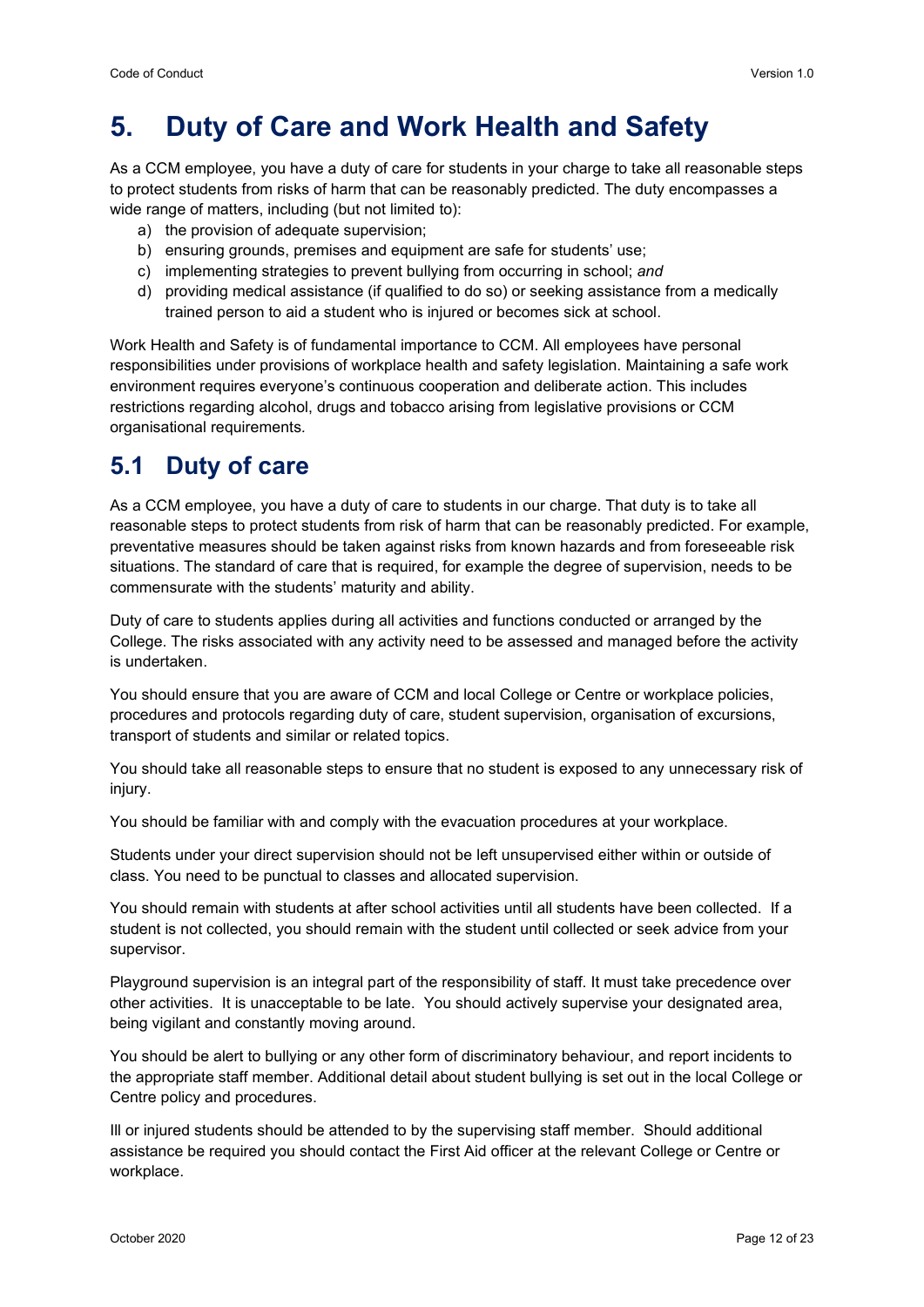You should ensure that you understand and comply with the CCM policy and local College or Centre or workplace procedures and protocols in regard to the storage and administration of medication to students.

## <span id="page-13-0"></span>**5.2 Workplace health and safety**

You have a responsibility under workplace health and safety legislation to take care of your own health and safety at work as well as that of others in the workplace. It is also your responsibility to ensure that your activities do not place at risk the health and safety of your co-workers, students or other persons that you may come into contact with at work.

Considerations of safety relate to both physical and psychological wellbeing of individuals.

You should ensure that you are aware of the CCM Workplace Health and Safety policy statement as well as related policies, procedures and protocols at your workplace.

## <span id="page-13-1"></span>**5.3 Use of alcohol, drugs and tobacco**

You are responsible for ensuring your capacity to perform your duties is not impaired by the use of alcohol or drugs and that the use of such substances does not put at risk your own or any other person's health and safety.

As a CCM employee, you must:

- (a) not attend work under the influence of alcohol, illegal drugs or non-prescribed and/or restricted substances.
- (b) not consume alcohol, illegal drugs or non-prescribed and/or restricted substances while at work.
- (c) notify your supervisor if you are aware that your work performance or conduct could be adversely affected as a result of the effects of a prescribed drug.
- (d) take action to resolve any alcohol or other drug-related problems that you have.
- (e) consult with your supervisor or line manager if you are concerned about working with other employees who may be affected by drugs or alcohol.

Regarding drugs, as a CCM employee you must not:

- (a) have illegal drugs in your possession while at work any illegal drugs found on school property, or in the possession of any person on school property, may result in disciplinary action including the termination of your employment and referral to the police.
- (b) give students or other employees illegal drugs or restricted substances, or encourage or condone their use.
- (c) supply or administer prescription or non-prescription drugs to students unless specifically authorised to do so.

You must not take alcohol to a CCM workplace or consume alcohol during work or school hours or at any College function at any time students are present, including at events conducted off-campus outside the college or centre unless expressly permitted to do so by the Principal or Director. A College function is any occasion organised by the College and/or in the college's name including dances, farewells, excursions, sporting fixtures and fundraising events.

You must not:

- (a) purchase alcohol for, or give alcohol to, any student enrolled at a CCM College or Centre regardless of age (or to any other person under the age of 18 years), and/or
- (b) encourage or condone the use of alcohol by students of any age during educational activities.

You must not smoke or permit smoking in any school buildings, enclosed area or on school grounds as well as at other locations being used for school activities. This includes all buildings, gardens, sports fields, vehicles/cars and car parks. Under state law, smoking (by any person) is banned at all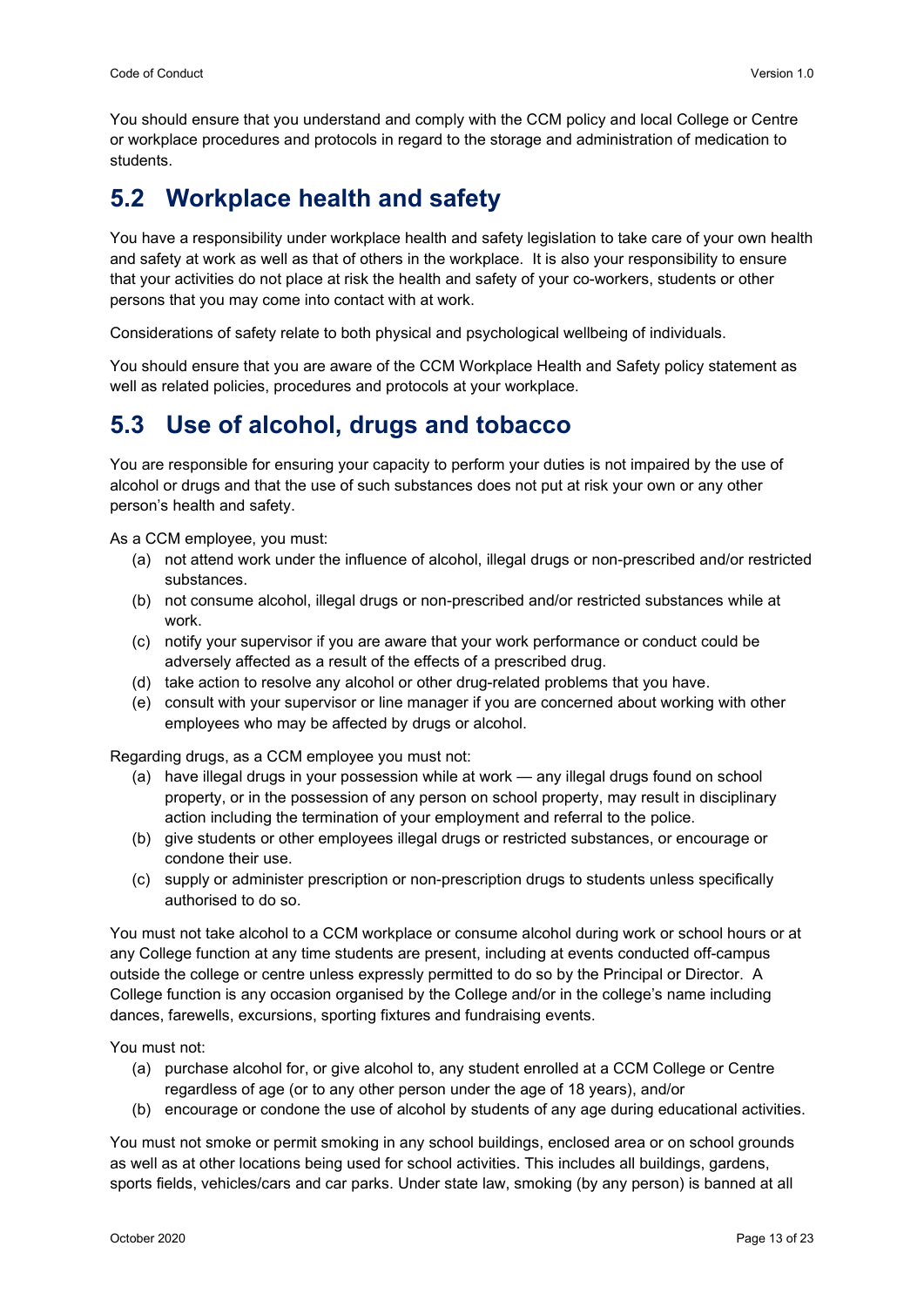schools and childcare centres, and for five metres beyond their boundaries. This includes all CCM campuses as well as other locations when being used for College or Centres activities. The law applies at all times-during and after school hours, on weekends and during school holidays and includes the use of all smoking products, including electronic cigarettes.

You must not purchase tobacco or tobacco products for any student or give any student tobacco or tobacco products.

## <span id="page-14-0"></span>**6. Professional Relationships**

As a CCM employee, you are expected to always behave in ways that promote the safety, welfare and well-being of children and young people. You must actively seek to prevent harm to children and young people, and to support those who have been harmed. You must not commit any form of child abuse, degrading punishment or corporal punishment.

While not all employees are required to manage and supervise students, it is important for all CCM employees to understand and observe the CCM and local child protection policy and procedures applicable at their workplace.

## <span id="page-14-1"></span>**6.1 Supervision of students**

You should avoid situations where you are alone in an enclosed space with a student. Where you are left with the responsibility of a single student you should ensure that this is in an open space in view of others. Where this is not possible or practical it should be discussed with your supervisor.

You should never drive a student in your motor vehicle unless you have specific permission from your supervisor to do so. In the event of an emergency you should exercise discretion but then report the matter to your supervisor.

If you wish to conduct a private conversation with a student, you should consider the time and venue carefully to avoid placing yourselves in a vulnerable situation. It is preferable to leave the door open. You should not locate yourself between the student and the door.

When confiscating personal items, provide students with a choice to hand the item to you or to lodge the item at the student help desk at the College or Centre or workplace administration office. You should only take an item directly from a student in a circumstance where you have concern for the safety of the student. You should ensure that your own safety and the safety of others is not jeopardized by this action.

## <span id="page-14-2"></span>**6.2 Physical contact with students**

You must not impose physical punishment on a student in the course of your professional duties.

When physical contact with a student is a necessary part of the teaching/learning experience you must exercise caution to ensure that the contact is appropriate and acceptable. You should seek permission from the student by asking for a volunteer, if necessary, to demonstrate a particular activity.

Attention to the toileting needs of young children should be done with caution. It may be appropriate to have the door open. For students with a disability the management of toileting and personal care needs should be included in the student's individual management plan (with relevant needs having been negotiated and confirmed with parents).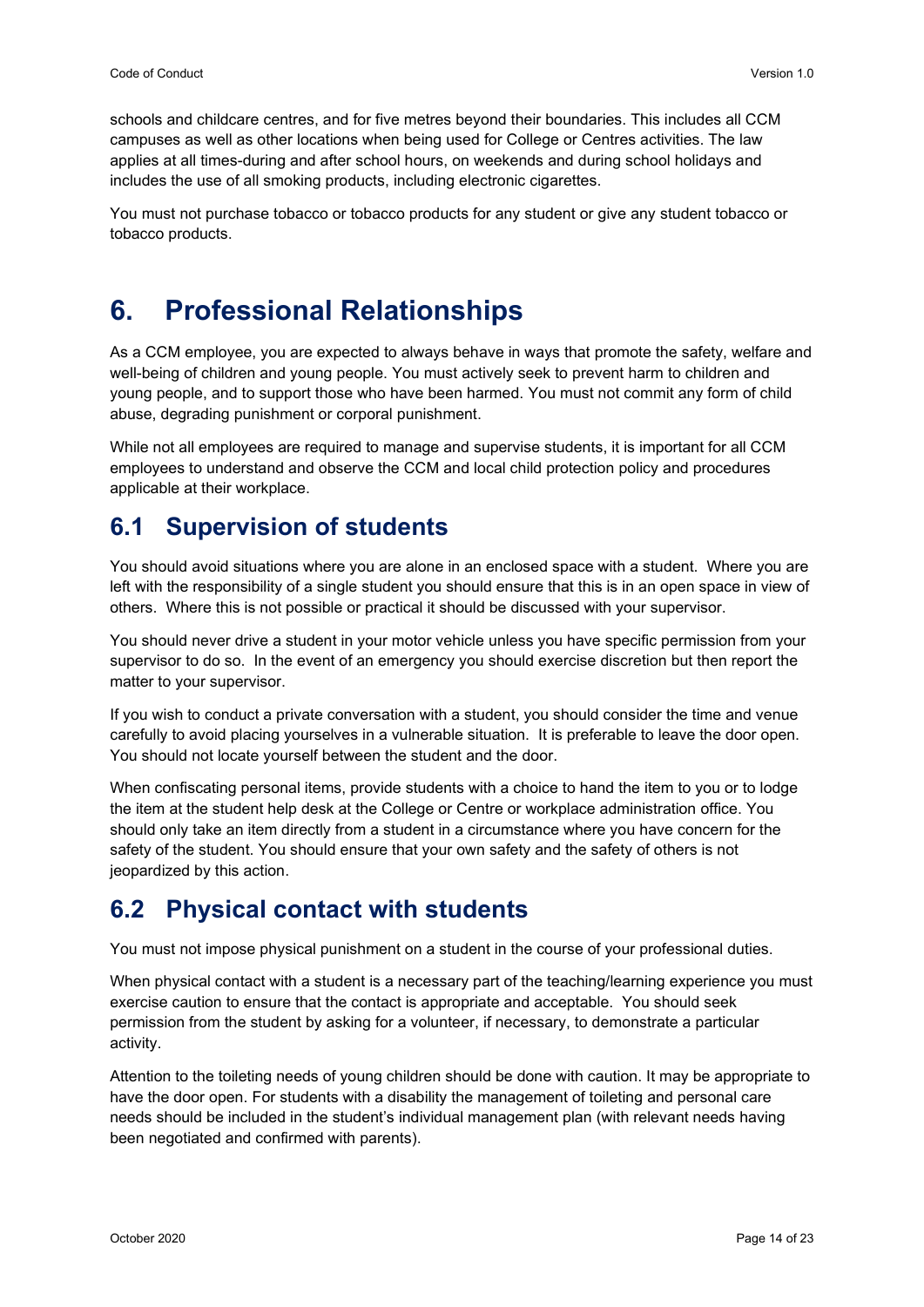When congratulating a student, a handshake or pat on the shoulder is acceptable as long as the student is comfortable with this action. This type of non-intrusive touch should be accompanied by positive and encouraging words. Kissing of students is forbidden.

Assessing and supporting a student who is injured or ill may necessitate touching the student. This may include the provision of first aid. Always advise the student of what you intend doing and seek their consent, noting that in some circumstances the student might not be in a position to give it.

Non-intrusive gestures may be appropriate to comfort a child or young person who is experiencing grief and loss or distress, such as a hand on the upper arm or upper back or perhaps as a "side hug".

Sometimes in ensuring duty of care you may be required to restrain a student from harming themselves or others using reasonable force. Any such strategy must be in keeping with local behaviour management practices and aligned with the principle of using the lowest level of intervention possible in the calmest manner possible to achieve a safe environment within the capacity of the staff member and available assistance from colleagues. Sometimes individual student management plans are required and should be followed where possible. You should report and document any such incidents to your supervisor.

## <span id="page-15-0"></span>**6.3 Communication with students**

You must respect appropriate professional boundaries with students when communicating with students, including via use of social media or other electronic communications (email, group discussion forums or similar) or telephones.

Any social media, email or phone communication by you with students must form part of an approved College-based process for communication. It should never be used for social or personal communication. Any official College or Centre social media site or presence must have the prior approval of the Principal or Director. Only users approved by the Principal may post or comment as the College or Centre.

You must not interact with, respond to "friend requests", "like" a post or image or "follow" students on Social Media. You must take all reasonable steps to adjust privacy settings to prevent or "block" students interacting with you on social media.

You must notify your supervisor if a student attempts to interact with you on social media, personal email, personal mobile phone or home telephone. You must notify your supervisors if you mistakenly communicate or interact with a student on social media, personal email, personal mobile or home telephone.

You must use professional discretion before communicating or accepting a "friend" request on social media with a past student or parents/carers of current students.

You must always use your own and students' College or CCM-provided email address for email communication with students and communication must only be for an appropriate educational reason. You must not communicate with students using either your personal email address or the student's personal email address.

## <span id="page-15-1"></span>**6.4 Inappropriate relationships with students**

You must not engage in an inappropriate relationship or sexual misconduct with a student.

You must not have a romantic or sexual relationship with a student regardless of their age. It is irrelevant whether the relationship is heterosexual or homosexual, consensual or non-consensual or condoned by parents or caregivers. You are reminded there are laws prohibiting sexual relations with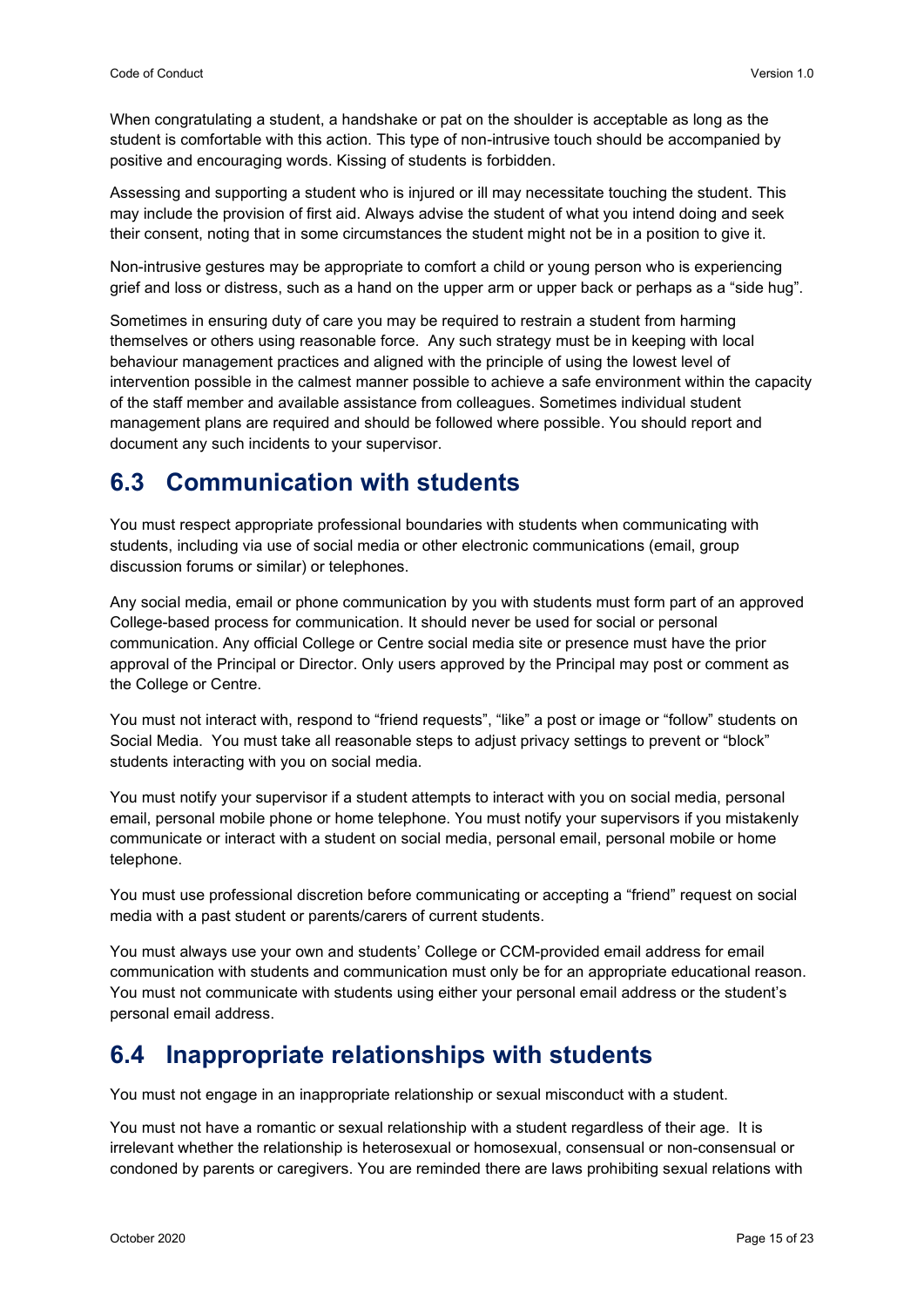a person under the age of consent (16 years) as well as laws prohibiting sexual relations between a teacher and a student; any reasonable suspicions or allegations of grooming behaviour or a sexual relationship between an employee and a student will be reported to police and child protection authorities.

You must not develop a relationship with any student that is, or that can be interpreted as having, a personal rather than professional interest in the student. An overly familiar relationship with any student (including any adult student) that you are responsible for teaching, tutoring, advising, assessing, or for whom you provide pastoral or welfare support, raises serious questions of conflict of interest, trust, confidence, dependency and of equality of treatment. Such relationships may also have a negative impact on the teaching and learning environment for other students and colleagues and may carry a serious reputational risk for CCM and the relevant College or centre or workplace.

If you consider that a student is being overly familiar, seeking to establish a personal relationship with you or has developed a 'crush' on you, you should report your concerns to your supervisor and/or the Principal or Director as soon as possible so that a plan can be developed to manage the situation effectively and sensitively.

At all times when speaking with students, care must be taken to use appropriate language. You must always treat students with respect and without favouritism. There is no place for sarcasm, derogatory remarks, inappropriate familiarity or offensive comments.

You may, as part of your pastoral care role, engage in discussion with students. This is entirely appropriate. However, you must be cautious about making personal comments about a student or asking questions that probe your own or a student's sexuality or relationships. You must not hold conversations with a student of an intimately personal nature where you disclose information about yourself.

You must not (a) invite students to your home, (b) visit students at their home, or (c) attend parties or socialise with students; unless you have the express permission of (a) the Principal or Director of your College or Centre or workplace and (b) their parents or caregiver. Parents of the students should be present in these settings.

You must not engage in tutoring or coaching students from any CCM College or Centre without obtaining the express permission of the Principal or Director of the College or Centre where the student is enrolled (as well as obtaining permission of the Principal or Director of the College or Centre where your employment is based, if the student is enrolled at another College or Centre).

You must not invite students to join your personal electronic social networking site or accept students' invitations to join their social networking site (see also Section 6.3 — Communication with Students and Section 8.2 — Electronic Communication and Social Media).

No gifts should be given or received that may reasonably be perceived to give rise to a conflict of interest or a child protection matter (see also Section 7.2 — Declaring gifts, benefits and bribes)

Wherever practical, you should avoid teaching or being involved in educational decisions involving your own family members or close friends. Where it is not practical to avoid such situations completely, another member of staff should make any significant decisions relating to the student's assessments and have those endorsed by a supervisor (see also Section 7 — Conflicts of Interest)

You should be aware of, and sensitive to, children with culturally diverse or indigenous backgrounds and cultural practices that may influence the interpretation of your behaviour.

You must not provide your personal mobile or home telephone number to students. Communications by employees with students using the student's personal mobile or home telephone may only occur in very limited circumstances, where there is a justifiable context and with the prior approval of the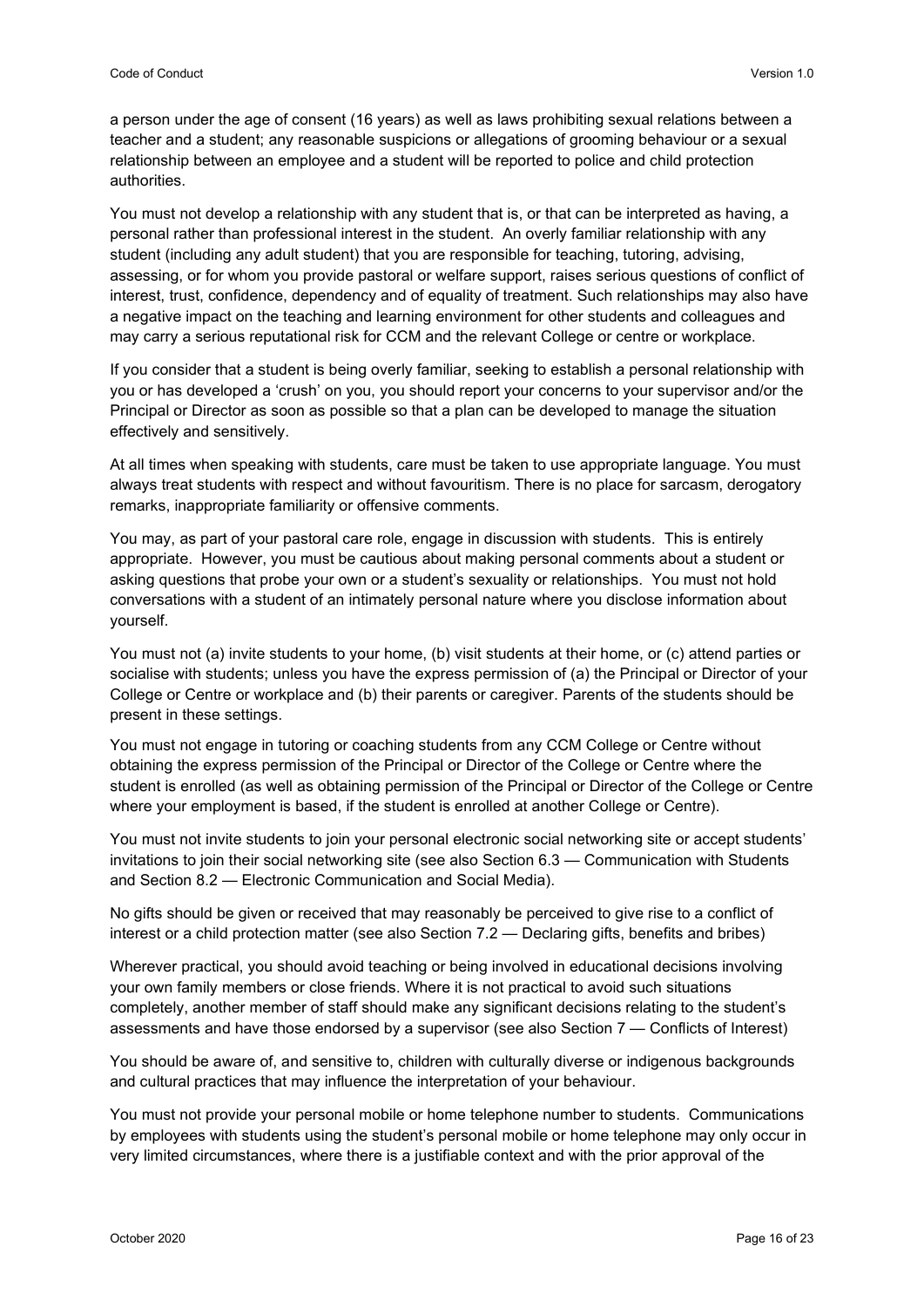employee's supervisor or Principal. Records of approvals should be kept by the supervisor and parents/carers advised of the approval, as appropriate.

## <span id="page-17-0"></span>**6.5 Child protection**

You must be aware of and comply with the Child Protection Policy and related local procedures and protocols at your workplace.

As set out in Section 4.6, you must report to your Principal or Director any concerns you may have about any other employee, contractor or volunteer engaging in 'reportable conduct' or any allegation of 'reportable conduct' that has been made to you. This includes self-disclosure if the allegation involves you.

Broadly, 'reportable conduct' includes:

- (a) any sexual offence, or sexual misconduct, committed against, with, or in the presence of, a child (including grooming activities or a child pornography offence); or
- (b) any assault, ill-treatment or neglect of a child; or
- (c) any behaviour that causes psychological harm to a child, whether or not the child consents.

Reportable conduct does not extend to:

- (a) conduct that is reasonable for the purposes of the discipline, management or care of children, having regard to the age, maturity, health or other characteristics of the children and to any relevant codes of conduct or professional standards; or
- (b) the use of physical force that, in all the circumstances, is trivial or negligible, but only if the matter is to be investigated and the result of the investigation recorded under workplace employment procedures.

For further information, please refer to the Child Protection Policy.

The requirements outlined in Sections 6.1, 6.2, 6.3 and 6.4 in relation to supervision, physical contact, communication and relationships with students set professional boundaries in relation to your behaviour. They make clear what behaviour is unacceptable and could amount to reportable conduct.

#### <span id="page-17-1"></span>**6.6 Professional behaviours with parents / carers**

You must always engage with the parents/carers of students in a professional and courteous manner. Communications are to be professional, related to the student's learning and development or other College matter, and presented in a way the promotes the reputation of CCM, the College or Centre and yourself.

You must endeavour to establish a relationship with students' parents/carers that is based on mutual trust and open communication. You are expected to respect parents' rights of enquiry, consultation, and information in relation to their child. This includes:

- (a) being approachable, prompt and responsive;
- (b) treating parents/carers with consideration, respect and dignity;
- (c) respecting cultural diversity;
- (d) being aware of and respecting different family structures;
- (e) demonstrating tolerance of different opinions and perspectives; and
- (f) exercising sound judgement and patience.

If there is disagreement or conflict with parents/carers, you must use your best endeavours to resolve the issues whilst ensuring that your own behaviour is not derogatory, belittling, intimidating, rude or abusive. You should keep your supervisor informed about disagreements or conflicts with parents/carers. In cases of significant disagreement or conflict, formal complaints management procedures may need to be considered.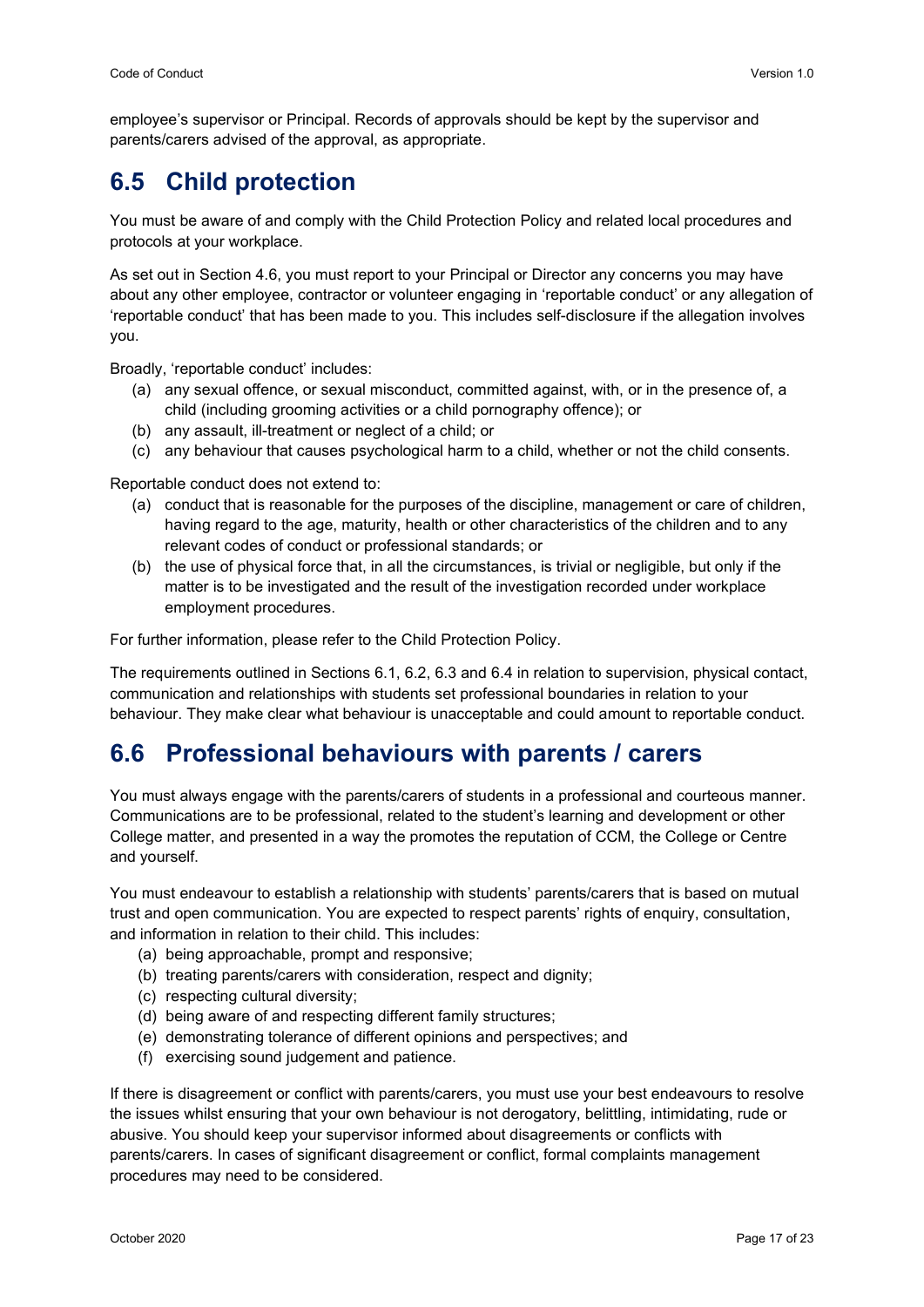When communicating via email with parents/carers, you must use your College or CCM-provided email account and the parent/carer's email address as recorded in the College student management records system. You must not provide your personal email address, residential address, mobile phone or home telephone number to a student's parent/carer without appropriate professional reason.

## <span id="page-18-0"></span>**7. Conflicts of Interest**

Conflict of Interest is a situation or set of circumstances that has the potential to influence the impartiality of a person because of the possibility of a real or perceived link between the employee's private interests and their professional duties and responsibilities. The private interest can include, but is not limited to, financial gain, desire for professional advancement, potential to unfairly treat another person, or the desire to assist family and friends.

## <span id="page-18-1"></span>**7.1 Identification and management**

Private interests can, or have the potential to, influence a person's capacity to perform their duties and in turn compromise their integrity and that of CCM and the College or Centre or workplace.

As a CCM employee, you must not act in conflict with CCM's best interests or the best interests of a CCM College, Centre or workplace. A conflict of interests can involve:

- (a) pecuniary interests (that is, financial gain or loss or other material benefits);
- (b) non-pecuniary interests (that is, favours, personal relationships, and associations);
- (c) your own interests;
- (d) interests of members of your immediate family or household and your relatives (where these interests are known);
- (e) interests of your own business partners or associates, or those of your workplace; *or*
- (f) interests of your friends.

You must ensure that you do not use your position as an employee of CCM — or CCM's resources, equipment, information, confidential information or intellectual property — to promote or benefit your private interests, including but not limited to financial gain, desire for professional advancement, potential to unfairly treat someone, or the desire to assist family or friends.

When faced with a situation in which conflict of interests may be present, you should report any potential or actual conflict to your supervisor or manager.

You should also report situations where a superior or colleague who has an identified conflict is, or may be perceived as, unduly influencing your decision making.

A close personal relationship with the parents/carers of a student or other members of a student's family may result in a conflict of interest. You must report such circumstances to your supervisor or manager for direction regarding management of this conflict.

Someone with whom you have close personal relationship (for example, a family member or friend) may apply or be considered for employment with CCM. A conflict of interest will result if you were to be involved in the recruitment or appointment process. You should ensure your Principal or Director is aware of the relationship and that you avoid participating in the recruitment process.

Principals and managers must appropriately assess and manage actual, perceived or potential conflicts of interest for employees and provide guidance to employees to resolve any issues.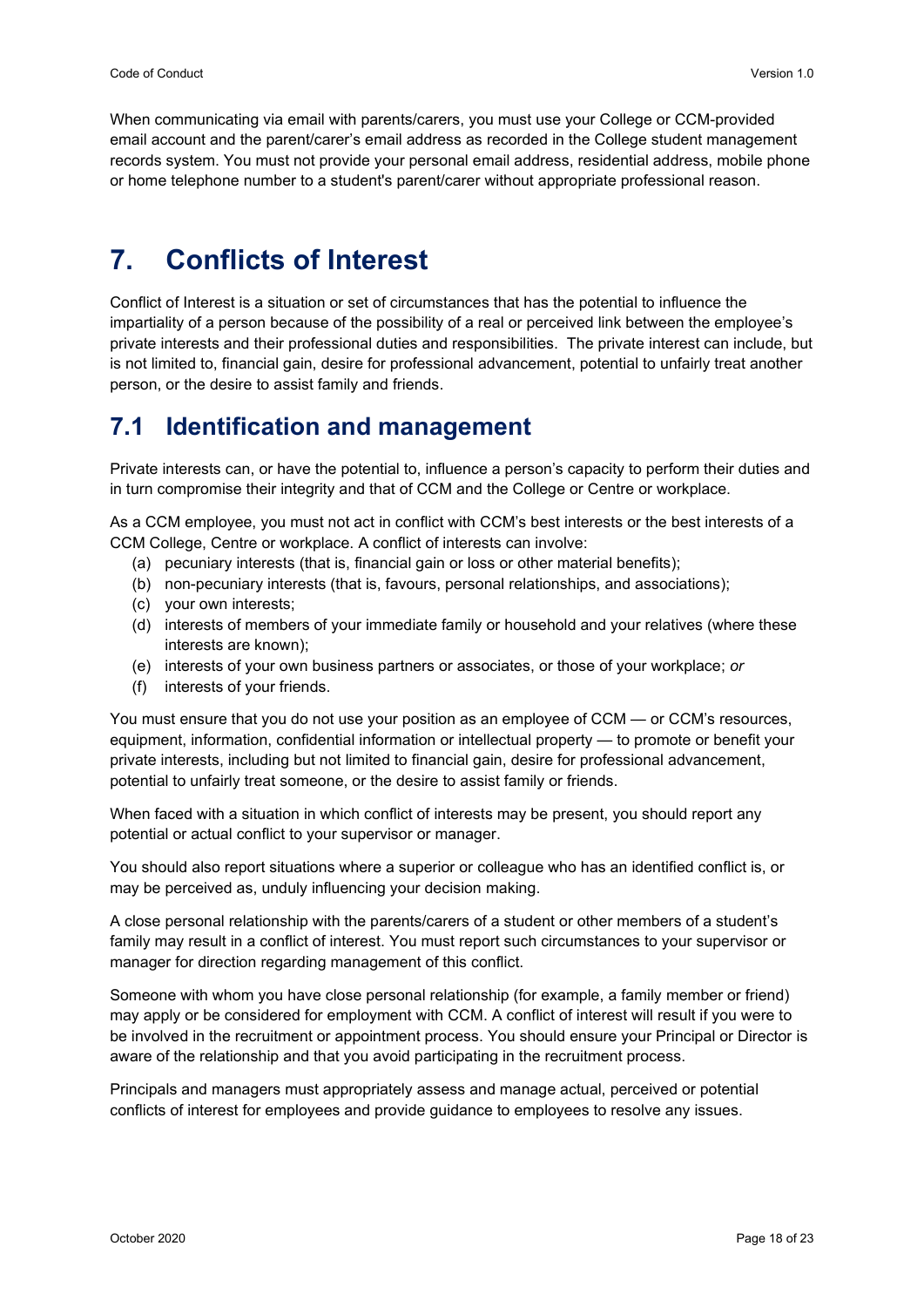## <span id="page-19-0"></span>**7.2 Declaring gifts, benefits and bribes**

As an employee, you may be offered a gift or benefit as an act of gratitude. There are some circumstances when to refuse a gift would be perceived as rude, insulting or hurtful. You are expected to exercise sound judgment when deciding whether to accept a gift or benefit. You must never ask for such money, gifts or benefits.

Accepting gifts and other benefits has the potential to compromise your position by creating a sense of obligation and undermining your impartiality. It may also affect the reputation of CCM and its staff. You must not create the impression that any person or organisation is influencing CCM (including your College or Centre or workplace) or the decisions or actions of any of its employees.

If you are offered a gift or benefit, you should always consider the value and purpose of a gift or benefit before making any decision about accepting it. A gift that is reasonably valued at more than \$100 must not become personal property. You should either politely refuse it or advise the contributor that you will accept it on behalf of CCM and your College or Centre.

When such a gift is accepted, you must promptly advise your Principal or Director (as appropriate). They will determine how it should be treated and make a record of its receipt. Depending on the nature and value of the gift, it may be appropriate to record the gift in the asset register as a donation or other such record established for that purpose.

If you are offered a bribe (that is, anything given in order to persuade you to act improperly), you must refuse it, explain why it is not appropriate, and immediately report the matter to the Principal or Director.

Sometimes employees might, in the course of their work, win a prize or award of significant monetary value. Such prizes and awards are considered the property of the College and must be promptly advised to your Principal or Director who will determine how the prize or award should be treated and recorded.

#### <span id="page-19-1"></span>**7.3 Employee also a parent/carer**

As an employee, you may also interact with a College or Centre in your capacity as a parent/carer. It is expected that such interactions will be in the capacity of a parent/carer only; however, such interactions must also be professional and consistent with obligations under this Code. Care must be taken not to interfere with teaching and learning or operational procedures. Any concerns regarding your own child need to be raised using the appropriate formal channels for parents/carers which have been put in place at the College and Centre level.

It is likely as part of your employment role you will become aware of information that is not known or accessible by parents/carers generally. Care must be taken in your capacity as a parent/carer to recognise appropriate boundaries and avoid acting on or sharing information that would not be accessible to a person who is not an employee.

Situations may arise where actions or decisions you are expected to take as part of your employment role directly involve or impact your own child at a College or Centre. Examples include: selection of student leaders; determination of awards or prizes; determining eligibility and allocating students for places or roles in sporting teams or extra-curricular activities; scheduling of student access to resources or services. You should avoid being involved in such decisions involving your own child, which may mean that you need to relinquish your involvement in the action or decision. Where it is not practical to avoid involvement in such situations completely, another member of staff should make decisions relating to your child and have those endorsed by your supervisor (or the Principal or Director).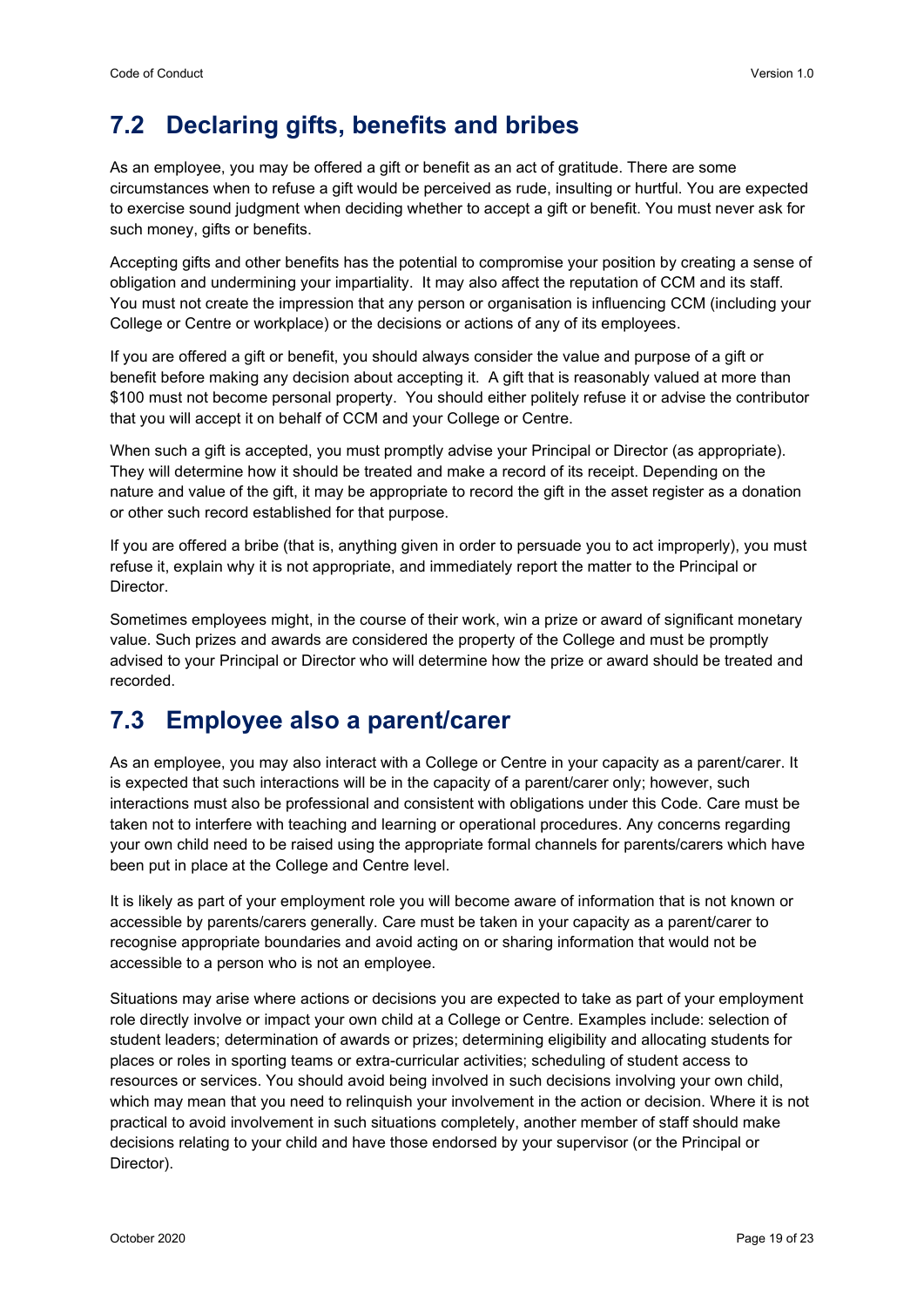## <span id="page-20-0"></span>**8. Communication and information management**

You can expect to have access to a wide range of information as part of your employment. Much of this information will be confidential or may be subject to copyright restrictions. You are expected to use established official communication procedures or protocols in fulfilling your responsibilities, recognising confidentiality and sensitivity in your discussions and disclosure of personal or corporate information. You must maintain records regarding your employment role using official corporate records systems. You are expected to comply with copyright law and usage conditions under copyright licensing arrangements.

#### <span id="page-20-1"></span>**8.1 Communication**

You are required to comply with College or Centre policy or procedures or protocols relating to communication with parents or caregivers of students.

You should be mindful of confidentiality when in discussions with parents. You cannot provide a guarantee of confidentiality if the matter under discussion requires mandatory reporting.

You should not disclose personal information about another staff member to students or parents or discuss their work performance, except if authorised in accordance with grievance resolution procedures.

All matters discussed in staff meetings and staff memos (as with all internal workings of CCM and the College or Centre), are to be treated confidentially and not discussed with students, members of the College or Centre community, or the public. If the matters are designed to be shared to students or parents, then this will be explained as part of staff discussions.

If as well as being an employee you are a parent/carer, you need to ensure your communications with other parents/carers recognise appropriate professional boundaries (see also section 7.3 — Employee also a parent/carer).

News media should not be given access to students or allowed entry to a CCM College or Centre or workplace without the express permission of the CCM Chief Executive Officer. Only the Chief Executive Officer, or a delegate specifically appointed by the Chief Executive Officer, may make statements to the media on behalf of CCM or a College or Centre. The Principal may initiate 'good news' stories with media outlets.

In response to media requests, you should not make any comments to the media about CCM, the College, students or parents. Any such request is to be referred to the Principal or Director, who will in turn refer the request to CCM Chief Executive Officer. As an employee, you should, in general, avoid making comments to the media if you are identified, or may be identified, as an employee of your College, Centre or CCM.

## <span id="page-20-2"></span>**8.2 Electronic communications and social media**

CCM provides electronic communication facilities for employees and students for educational and administrative purposes. Data stored or transmitted using these facilities is monitored and may be viewed. By its nature, electronic communication is a fast and informal way of communicating. However, once a document or image or comment has been sent it can leave a permanent record (exists forever) with no way to recall it or remove it.

You must comply with CCM policies and local College or Centre or workplace procedures and protocols regarding the use of information and communication technology. This includes:

(a) exercising good judgment when using electronic mail, following the principles of ethical behaviour;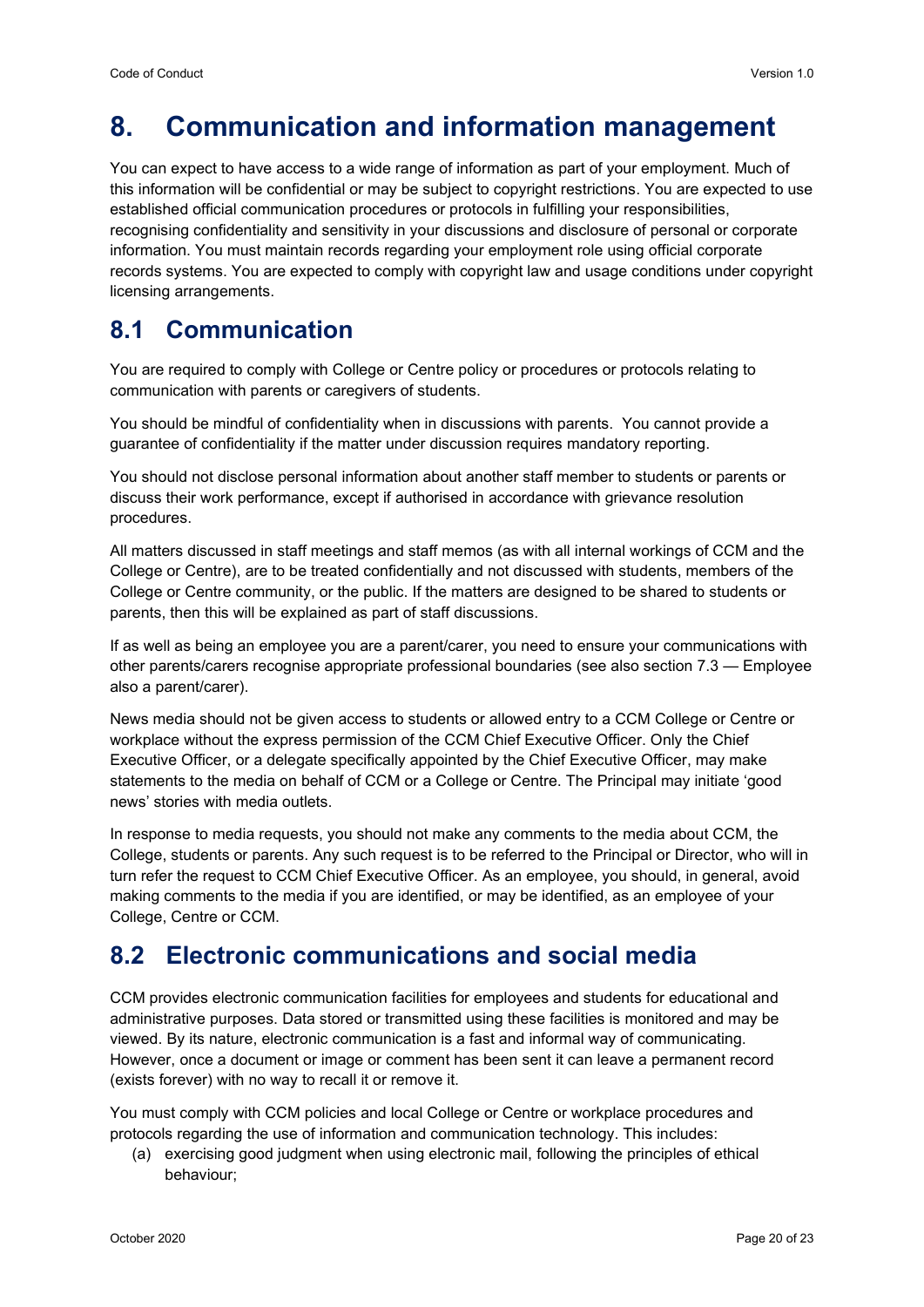- (b) using appropriate and professional language in electronic mail messages;
- (c) being aware that if an issue addressed in an email becomes the subject of a legal dispute, then those emails will be discoverable (that is, the court and all parties to the dispute will be entitled to see them);
- (d) not sending messages that are harassing, discriminatory, defamatory, threatening, abusive or obscene;
- (e) not inviting students into your personal social networking site or accept an invitation to theirs;
- (f) not using personal social networking sites to email or contact students;
- (g) remembering transmission, storage, promotion or display of offensive, defamatory, or harassing material is strictly forbidden; and
- (h) reporting any situations where you become aware of the inappropriate use of electronic communication and social networking sites.

You must never use CCM's networks to view, upload, download or circulate any of the following materials:

- (a) sexually related or pornographic messages or material;
- (b) violent or hate-related messages or material;
- (c) racist or other offensive messages aimed at a particular group or individual;
- (d) malicious, libellous or slanderous messages or material; or
- (e) subversive or other messages or material related to illegal activities.

Social Media includes any form of online publication or presence that allows interactive communication, including: social networking sites (such as Facebook, Twitter, LinkedIn, Snapchat); internal intranet portals; video and photo sharing websites (such as YouTube, Instagram, Pinterest); instant messaging (such as SMS, WhatsApp); geo-spacial tagging; location based dating apps; blogs; micro-blogging; podcasts; gaming platforms; wikis and online collaborations and forums; discussion boards and groups. The growing popularity and utility of social media as a communication and educational tool is evident. However, like all forms of communication it can be used in positive and negative ways. As a CCM employee you are personally responsible for all content you publish on social media platforms at any and all times (including outside working hours); in this context, you must not:

- (a) post material that is (or might be construed as) threatening, harassing, bullying, discriminatory or disparaging towards CCM overall or a College or Centre or workplace, a colleague or any other member of the wider College or Centre community; or
- (b) falsely imply that you are authorised to speak on behalf of CCM or the College or Centre or workplace; or
- (c) use or disclose on social media any confidential information or personal information obtained by you in your capacity as an employee.

As an employee you are personally responsible for content that you publish via electronic communications or on social media. You must exercise professional discretion and sound judgement in your use of electronic communications and social media, even for personal communications.

#### <span id="page-21-0"></span>**8.3 Privacy and confidential information**

You must be aware of and comply with the CCM Privacy Policy and related procedures and protocols.

Confidential Information means all information concerning the affairs of CCM and/or the College or Centre that has been made available to you as an employee during the course of you employment with CCM, including Personal Information, but does not include information in the public domain (other than as a result of a breach of any duty of confidentiality).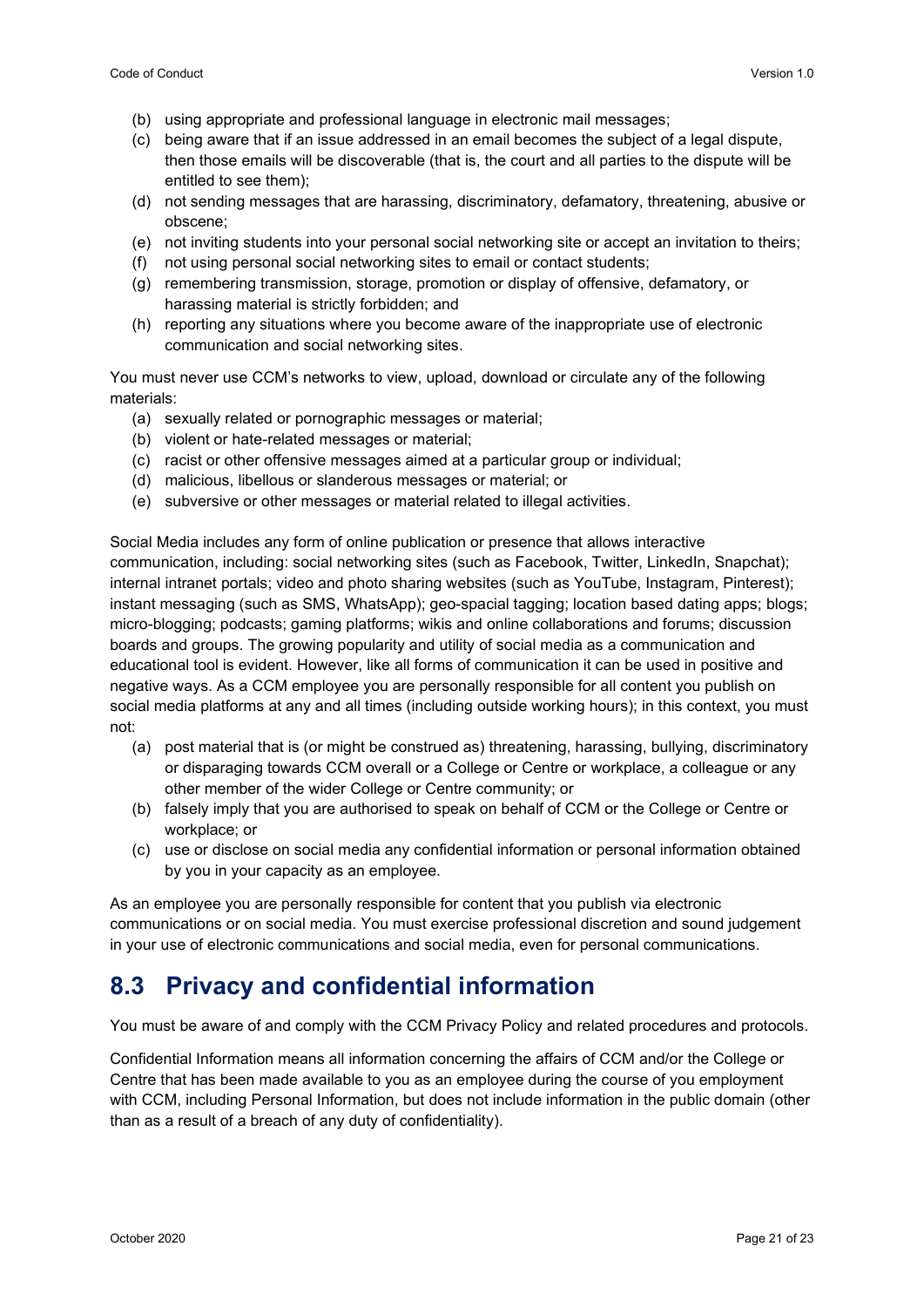You must only use confidential information for the work-related purposes for which it was intended. Sensitive and personal information should only be provided to people, either within or outside CCM or the College or Centre, who are authorised to have access to it.

Personal information is information or an opinion, including information or an opinion forming part of a database, whether true or not, and whether recorded in a material form or not, about an individual whose identity is apparent, or can reasonably be ascertained, from the information or opinion.

You should always exercise caution and sound judgment in discussing the personal information of students, parents, staff and other people with other CCM employees. Normally information should be limited to those who need to know in order to conduct their duties, or to those who can assist in carrying out the College or Centre's work because of their expertise.

You must ensure confidential information, in any form, cannot be accessed by unauthorised people. Unless authorised to do so by legislation, you must not disclose or use any confidential information without the express permission of the Principal or Director.

#### <span id="page-22-0"></span>**8.4 Record keeping**

All CCM employees have a responsibility to:

- a. create and maintain full, accurate, and honest records of their activities, decisions and other business transactions.
- b. capture or store records in the official CCM record systems.

You must not destroy or remove records without appropriate authority. You must only store records in the CCM approved record systems and you must not destroy or remove records without appropriate authority.

Supervisors have a responsibility to ensure that the employees reporting to them comply with their records management obligations.

Employees responsible for assessing and recording results for students' work must do so accurately, fairly and in a manner that is consistent with relevant policy and procedural requirements of CCM and the College or Centre.

You must maintain the confidentiality of all official information and documents which are not publicly available, or which have not been published.

## <span id="page-22-1"></span>**8.5 Copyright and intellectual property**

Intellectual Property means all statutory and other proprietary rights in respect of copyright and neighbouring rights, in relation to inventions, patents, registered and unregistered trademarks, registered and unregistered designs, utility models, know-how, trade secrets and rights to require information to be kept confidential, and all of the other rights arising from intellectual activity and rights to apply for the above.

You are expected to comply with copyright law when undertaking your employment duties. This includes fulfilling obligations under various copyright licencing and usage arrangements that may be in place at your College or Centre or workplace.

When creating material, you need to ensure the intellectual property rights of others are not infringed and information is recorded about any third-party copyright/other rights included in materials.

CCM will be the intellectual property rights holder for learning resources or references as well as administrative or organisational materials in use within CCM. As an employee you may use CCM intellectual property in the course of your employment responsibilities and duties with CCM. However, formal permission is required to licence, assign or share CCM intellectual property with other parties.